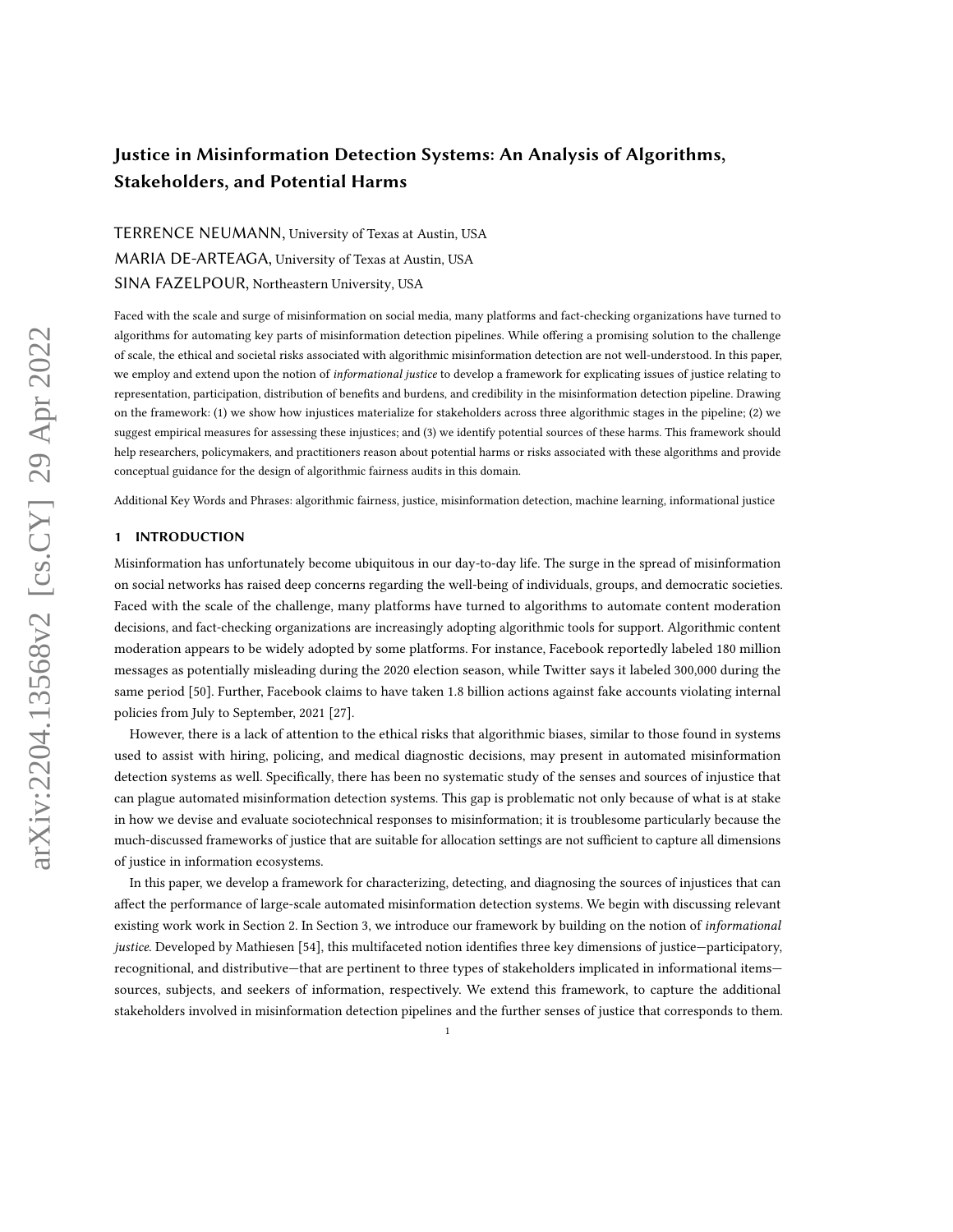In Section [4,](#page-6-0) we put this framework to use by situating it in the misinformation detection pipeline. Focusing on each stage of the pipeline, we explain why injustices of a specific sense might emerge in that stage, how we might empirically track their presence and trace their potential sources.

Throughout, we show how the framework provides practitioners, policy-makers, and platform executives with a robust tool for investigating the complex issues of justice, involving a myriad of diverse stakeholders, associated with automatic content moderation.

## <span id="page-1-0"></span>2 BACKGROUND AND RELATED WORK

## <span id="page-1-2"></span>2.1 Machine Learning and Algorithmic Injustices

The study of injustices that may result from the deployment of machine learning systems has largely focused on the risks of algorithmic bias [\[10\]](#page-15-1), paying special attention to classification tasks that may inform the allocations of benefits and burdens [\[28,](#page-15-2) [58\]](#page-16-2). In such contexts, researchers have emphasized the risks of compounding inequalities [\[25\]](#page-15-3) and historical injustices [\[40\]](#page-16-3) in domains such as criminal justice [\[3\]](#page-14-0), human resources [\[18\]](#page-15-4), and healthcare [\[62\]](#page-16-4). While these relate primarily to allocative harms [\[9\]](#page-15-5), representational harms have also received attention in the information retrieval context, with special attention devoted to stereotyping [\[13,](#page-15-6) [57\]](#page-16-5).

Most closely related to our work is research on algorithmic fairness in the context of hate speech detection, as it constitutes another type of harmful online content [\[8\]](#page-15-7). Research in this space has empirically shown that automated hate speech detection systems may incorrectly label African American English tweets as toxic at disproportionate rates [\[65\]](#page-17-0), and similar patterns of errors are observed for statements discussing identity of belonging to minoritized groups, such as posts saying "I am gay" [\[19\]](#page-15-8). This line of research has also provided critical perspectives of the datasets used to train these systems [\[51,](#page-16-6) [73\]](#page-17-1), and conducted ethnographic studies around expectations and responses to these systems [\[47\]](#page-16-7).

## 2.2 Governance of Content Moderation

Governance mechanisms regarding content moderation vary around the world [\[33\]](#page-15-9). For instance, in the United States, Section 230 of the Communications Decency Act of 1996 remains a crucial piece of legislation impacting content moderation. The legislation intended to reform tort law in light of the widespread impacts of the internet [\[69\]](#page-17-2). In a world becoming increasingly digitally connected, owners of digital platforms that connected massive amounts of internet users - either for purely social reasons or for commercial exchanges - were afraid that they might face an untenable burden of liability for the behaviors of their user base. In response to these fears, Section 230 effectively removes liability for these internet companies - called "intermediaries" - in all cases except those in which they "materially contribute" to this harmful user content.<sup>[1](#page-1-1)</sup> While this doctrine allowed online media and commerce to flourish without the constant threat of costly law suits, it also fostered an environment that was, at best, neutral to those harmed by user generated content. By completely detaching these companies from the harms stemming from their users' behaviors, a poor system of incentives developed in which genuinely harmful content proliferated.

Social media companies have, to date, used a largely tactical and supposedly neutral approach to content moderation, characterized by an ever-growing list of ad-hoc rules formed in response to political pressure from lawmakers or interest groups. This, according to Wihbey et al. [\[76\]](#page-17-3), is unjust and "creates an uncertain epistemic environment ... inviting claims of bias, favoritism, and censorship. [p. 8]" As an example of the limited use and potential harms of such ad-hoc

<span id="page-1-1"></span><sup>&</sup>lt;sup>1</sup> Jones v. Dirty World Entertainment Recordings LLC, 755 F.3d 398 (6th Cir. 2014)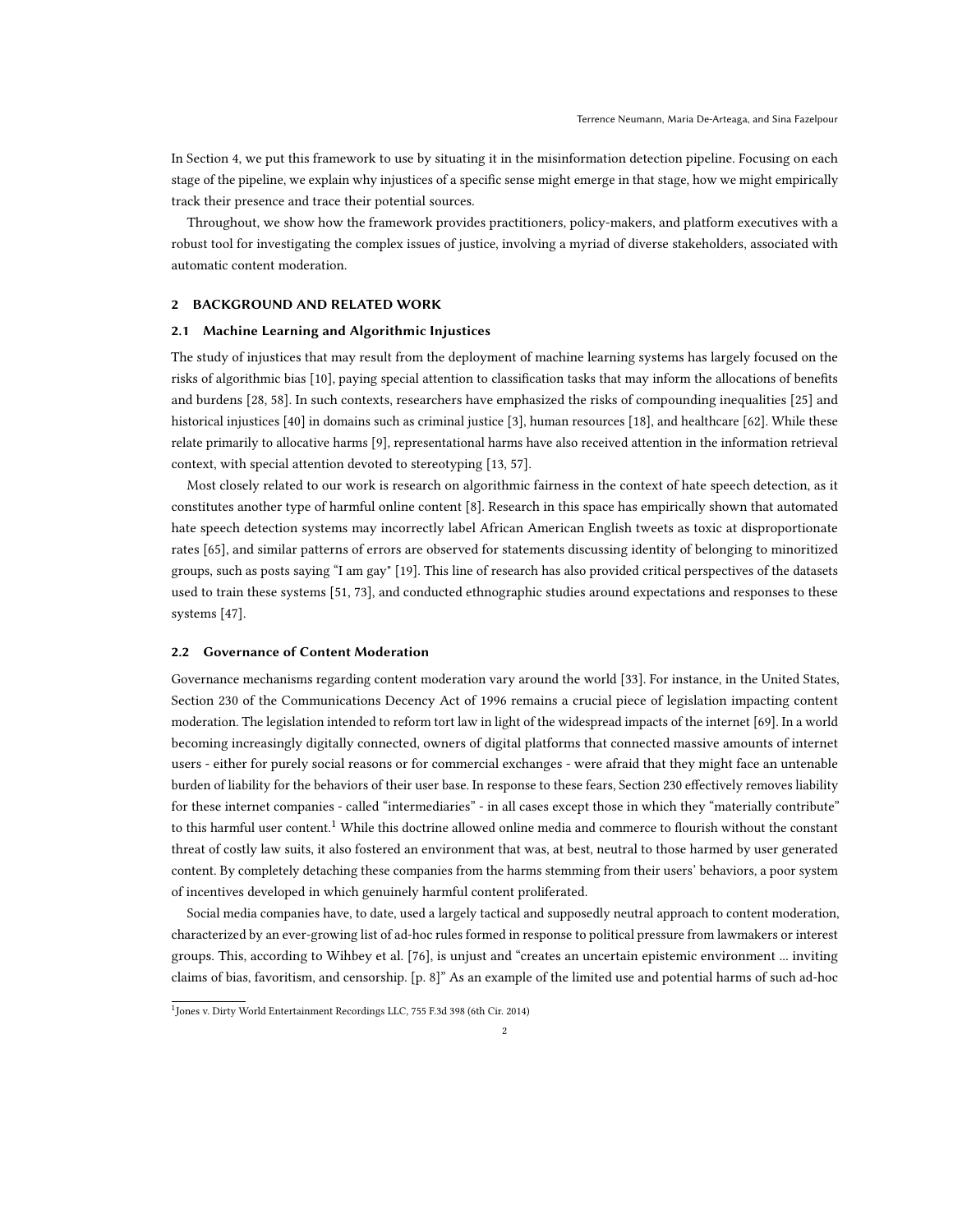tactics, consider Facebook's response to the claim, especially made by the politically conservative, that misinformation labels displayed by social media companies are politically biased. In response to this, Facebook is reported to have changed some of its content standards to allow content that previously would have been flagged as misinformation to remain unlabeled and unaltered [\[23\]](#page-15-10). That is, the response consisted of altering content moderation standards as they relate to only some sources of information to mitigate the claim. Yet, this response could lead to potential discrepancies in the quality of labeled misinformation for different seekers of information, and the harms associated with this will be discussed in subsequent sections.

# 2.3 Harms of Misinformation

Many significant harms associated with misinformation and disinformation have been documented. For instance, researchers have observed harms related to: the adoption of addictive habits [\[77\]](#page-17-4); receiving misleading health advice during a pandemic [\[75\]](#page-17-5); democracy and social institutions [\[55\]](#page-16-8); beliefs about climate change [\[72\]](#page-17-6); and situational awareness in humanitarian crises [\[71\]](#page-17-7).

Search engines and social media platforms may utilize targeted advertising as a source of revenue, in which content creators can promote their content to users with certain demographic or personality characteristics that yields a higher propensity to engage with the content [\[41,](#page-16-9) [43\]](#page-16-10). Research on "computational propaganda" has highlighted how adversaries intent on causing societal strife have used targeted advertising to show "weaponized" information likely to manipulate specific groups of users [\[14,](#page-15-11) [61\]](#page-16-11). (Some have also called this domain of research "social cyber-security" [\[12\]](#page-15-12).) Importantly, in some cases such attacks are facilitated by the automation of key tasks by social media platforms. For instance, there is evidence that algorithms implemented by Facebook created categories that clustered users based on their propensity to engage with anti-Semitic articles, and this information was made accessible to those willing to pay for it [\[4\]](#page-14-1).

In addition to being a potential risk to democracy and national security, targeted advertising can also pose an epistemic threat to communities. This can happen, for instance, when the technology facilitates the promotion of fraudulent products and conspiracy theories. Reports regarding ads on Facebook for a hat that could "protect [one's] head from 5G cell-phone radiation" are an instance of this threat, particularly when they coincide with the increased popularity and circulation of the related conspiracy theory on social media [\[53\]](#page-16-12). Further investigation of such ads point to the role of target advertising, such as when Facebook determines that a user is interested in the product category "pseudoscience" [\[53\]](#page-16-12).

Our work is crucially different from these lines of research in that we do not seek to study the harms associated to misinformation itself, but rather the injustices that particular stakeholders may encounter when deploying algorithmic tools to combat this phenomenon.

#### 2.4 Algorithmic Misinformation Detection

To combat the scale of misinformation, large social media companies (like Facebook) have developed algorithms and policies to identify and act upon misleading information shared on their platform. Facebook's system, in particular, automatically detects factual claims worth checking. These claims would then be sent to an independent fact-checker to assess its veracity. Facebook also employs algorithms to determine if claims have been previously fact-checked by the human fact-checkers. If the result of this assessment is that a claim is false or misleading, Facebook "add(s) warnings and more context to content rated by third-party fact-checkers, reduc(es) their distribution, and remov(es) misinformation that may contribute to imminent harm" [\[26\]](#page-15-13).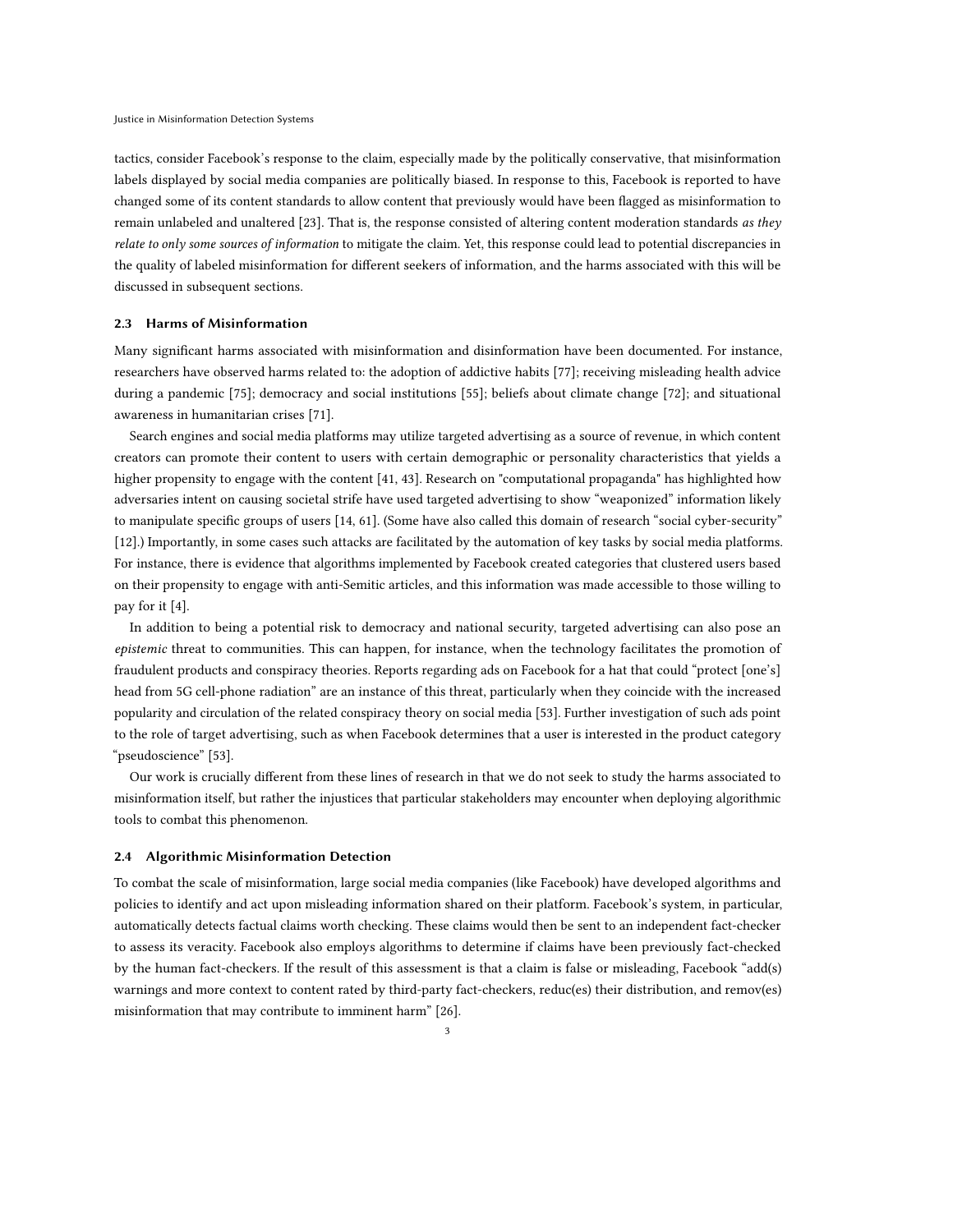Algorithmic misinformation detection can be composed of many sub-tasks, which some systems tackle independently while others attempt to solve in an end-to-end fashion. While the specifics of these tasks may evolve and change over time, we draw from Guo et al. [\[34\]](#page-15-14) to differentiate between three core (sequential) tasks: (1) Check-worthiness, which aims to spot factual claims that are worthy of fact-checking [\[11,](#page-15-15) [31,](#page-15-16) [39,](#page-16-13) [45\]](#page-16-14), (2) Evidence retrieval of potential evidence for identified claims [\[21,](#page-15-17) [49,](#page-16-15) [56,](#page-16-16) [60,](#page-16-17) [66,](#page-17-8) [70,](#page-17-9) [74\]](#page-17-10) , and (3) verdict prediction, which aims to establish the veracity of a claim [\[60,](#page-16-17) [63,](#page-16-18) [74\]](#page-17-10). In a survey on the topic by Zhou and Zafarani [\[78\]](#page-17-11), the authors identify how misinformation can be detected from four perspectives: (1) the false knowledge it carries; (2) its writing style; (3) its propagation patterns; and (4) the credibility of its source. In subsequent sections, we consider "general" machine learning methods with features that account for these four perspectives related to fact-checking.

## <span id="page-3-0"></span>3 JUSTICE & STAKEHOLDERS IN MISINFORMATION DETECTION

Misinformation detection pipelines consist of varied and many tasks, each of which can give rise to many ethical concerns. Precisely articulating these concerns requires a coherent normative framework for identifying the relevant stakeholders, mapping their legitimate rights and interests, and disentangling the distinct claims that they may justifiably have to justice. Therefore, well-known frameworks that focus on only a single stakeholder (i.e. the source of information) and single ethical notion (free speech) will be inadequate to describe the complex ethics of the information environment.

In this section, we provide this framework by building on Mathiesen's [\[54\]](#page-16-1) notion of informational justice—a multidimensional concept characterized in terms of "justice for persons and communities in their activities as seekers, sources, and subjects of information" [\[54,](#page-16-1) p. 199]. Mathiesen's [\[54\]](#page-16-1) framework originated in the context of information sciences, and so most directly applies to discussions of justice surrounding (mis)information. In order to comprehensively capture the concerns regarding misinformation detection, therefore, we need to appropriately extend the framework. In this section, we explain both the framework as well as our extensions. To see why a multidimensional notion of justice is needed in the first place, we begin by contrasting the situation in misinformation detection with the more familiar discussions of justice in allocation.

In common discussions of algorithmic fairness, each data point typically pertains to individuals (e.g., a job candidate in the case of hiring, a school district in the case of public funding allocations). These individuals tend to occupy a single direct stakeholder role, namely, that of decision subject. In allocation situations, these decision subjects encounter a decision-maker (e.g., an employer, a public funding body) who must decide how to distribute scarce resources and opportunities among them. Generally, here it is the decision subjects who have an invested interest in justice—more specifically distributive justice [\[24\]](#page-15-18)—, while the primary concerns of the decision-makers (to whom the demands of justice apply) might be in values such as efficiency (e.g., for profit or for social welfare).<sup>[2](#page-3-1)</sup>

In the case of informational items, in contrast, each data point typically relates to multiple stakeholders, who interact with or are directly implicated in the informational item. A tweet or a book, for example, has an *author* and an *audience*, and it can have a particular individual or group as its subject matter. In Mathiesen's informational justice framework, these individuals or groups map onto three stakeholder roles: seekers of information, sources of information, and subjects of information. In the case of misinformation detection, in addition to the informational item that is the focus of evaluation (e.g., a tweet about which there has been a complaint), there is an additional type of informational item: evidence (e.g., in the form of the original complaint, or subsequent evidence gathered in verification). We identify an additional stakeholder role that is relevant to the evidence gathered during various stages of the process—from

<span id="page-3-1"></span> $^2$ The decision-makers might also be interested in being just, and, when we go beyond direct stakeholders, particular communities and groups as well as general public might also prize distributive justice.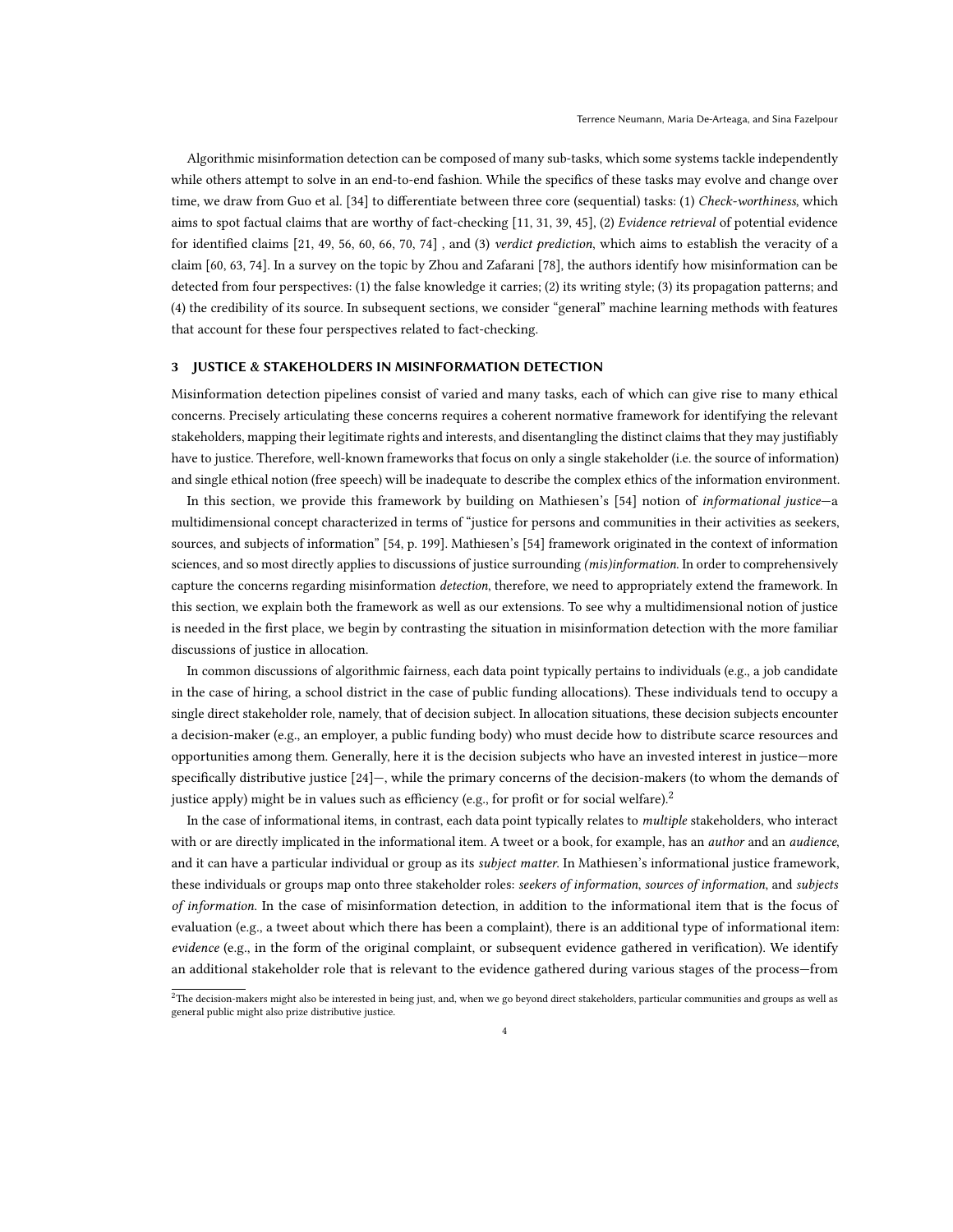#### <span id="page-4-0"></span>Justice in Misinformation Detection Systems



Fig. 1. This figure demonstrates how stakeholders are related to two informational items (claims and evidence) in automated misinformation detection, borrowing heavily from the informational justice framework posited by Mathiesen [\[54\]](#page-16-1).

check-worthiness to truth verification): sources of evidence. Below, we describe each of these stakeholder types in more detail and explain the notion of justice most directly associated with them. Figure [1](#page-4-0) maps out these stakeholders in relation to the two informational items involved in misinformation identification: a claim and evidence regarding the claim.

Sources of Information and Participatory Justice. Sources of information in misinformation detection are authors of articles or content creators that produced or else posted a claim for dissemination over social media. Conceptions of justice relating to the sources of information involve balancing the right to participate in the "marketplace of ideas" with the duty to act "appropriately" (often as dictated by either federated or centralized user agreements) and to not intentionally deceive others. The notion of justice relevant to the sources of information thus pertains to participation. Participatory justice entails that "all members of society should have opportunities to communicate their point of view alone or in concert with others, to have that point of view taken into account, and to take part in shared decision making about the provision of information resources." In the context of misinformation detection, this entails certain rights of all users to have their opinions or thoughts heard by those connected to them, and, when applicable, to a broader audience. This would imply that all sources of information should be treated equally in a given social media ecosystem, regardless of their affiliation with any social-cultural group.

Subjects of Information and Recognitional Justice. Subjects of information are represented within claims made by sources of information. Subjects can be individuals or groups, or they can be conceptual topics. When subjects are individuals or groups, a just system would ensure that their reputation faces no undeserved harm from inaccurate claims made by others. More broadly, recognitional justice implies that "contents of information available within the information environment should include fair and accurate representations of all members of society." In the current context, recognitional justice has particular importance, for example, in cases of false claims and derogatory language directed at particular social-cultural groups.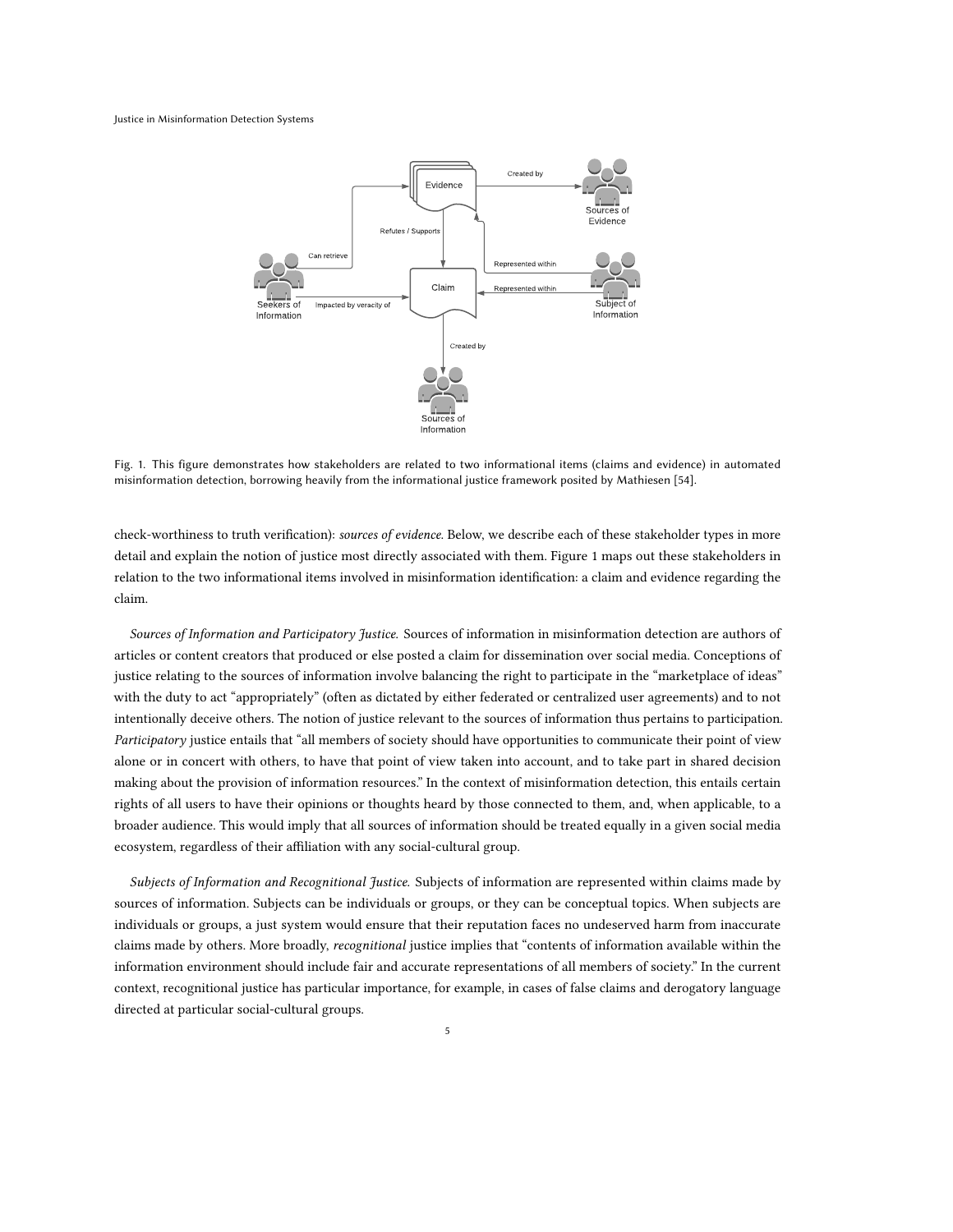Seekers of Information and Distributive Justice. Seekers of information are people or groups that may be impacted by the presence of information about a topic that is of relevance to them and the veracity of the claims (tweet, article, images, etc) about that topic circulating online. Given the foundational ways it shapes and interacts with our resources and opportunities, information can be seen as a critical good in our societies. Accordingly, the notion of justice that is particularly pertinent in relation to seekers of information is largely distributive in nature. That is, justice here pertains to how informational resources are distributed among individuals and groups, and it is undermined by disparities in the availability or quality of relevant information. On social media, for example, such disparities can happen when users from certain demographic backgrounds do not see potentially relevant information (e.g., do not see a relevant job ad because of a clustering of users in homophilic networks) or receive lower quality information (e.g., receive ads about irrelevant jobs perhaps due bias in the recommendation system). Similar issues apply in the case of misinformation detection. Distributive injustice can happen, for example, when misinformation targeted at a marginalized community is more likely to circulate unhindered. Like other cases of distributive justice, what precisely the demands of justice consist in here requires specifying (and agreeing upon) the relevant resource that is being distributed (e.g., information, "quality" of information in some sense) as well as the appropriate rule for the distribution of that resource. $^3$  $^3$ 

Sources of Evidence and Epistemic Injustice. Individuals generating the second informational item—that is, evidence constitute an additional stakeholder. Depending on the system design and the stage of the misinformation detection pipeline, this stakeholder may be a user of a platform who flags a claim (e.g., a twitter post), a fact-checker who independently analyzes the claim, a crowd worker surveyed to assess the veracity of the claim, or the author of an article that provides a stance towards the claim. In each case, the activities of these individuals results in the generation of a piece of evidence about the focal claim. Insofar as their activities directly shapes the information ecosystem, sources of evidence also may have a claim to participatory justice.

Here, however, we want to focus on another source of (in)justice that applies to sources of evidence more specifically, namely, epistemic justice. To the extent that misinformation detection systems fail to incorporate or else disregard the relevant knowledge produced by some sources of evidence, they may result in epistemic injustice. Particularly relevant in the misinformation detection context might be cases of testimonial injustice, where the claims of a source of evidence (e.g., that a tweet constitutes hate speech) receives an unfair deficit of credibility downstream (from other sources of evidence or an algorithm), and diminishes the source's capacity as a knower [\[30\]](#page-15-19). This type of epistemic injustice can be particularly problematic if it systematically affects members of marginalized communities.

Epistemic justice is not the only type of justice that is relevant to sources of evidence. Depending on a source of evidence's role, considerations of distributive justice can also come into play. Consider, for example, the emotional toll of hate speech on individuals from the targeted group. If there is a disparity in the amount and circulation of such speech such that individuals from affected groups are more likely to be forced to report and flag these items (that is, to voluntarily assume the role of sources of evidence), to that extent the information platform exhibits distributive injustice, potentially compounding existing disparities. Similar points apply to the toll of such speech on the mental health of crowdsource workers who are tasked to label or else assess the veracity of the claim.

In this section, we primarily focused on notions of justice in relation to *claims* (or evidence pertaining to them) that form the input to misinformation detection systems. In addition to this, issues of distributive justice become salient in relation to the *misinformation detection systems* themselves, insofar as the performance and impacts of these systems shapes how the benefits (e.g. information quality control) and burdens (e.g. over-scrutiny) of the technology

<span id="page-5-0"></span> $3$ The appropriateness of the rule might depend on the context.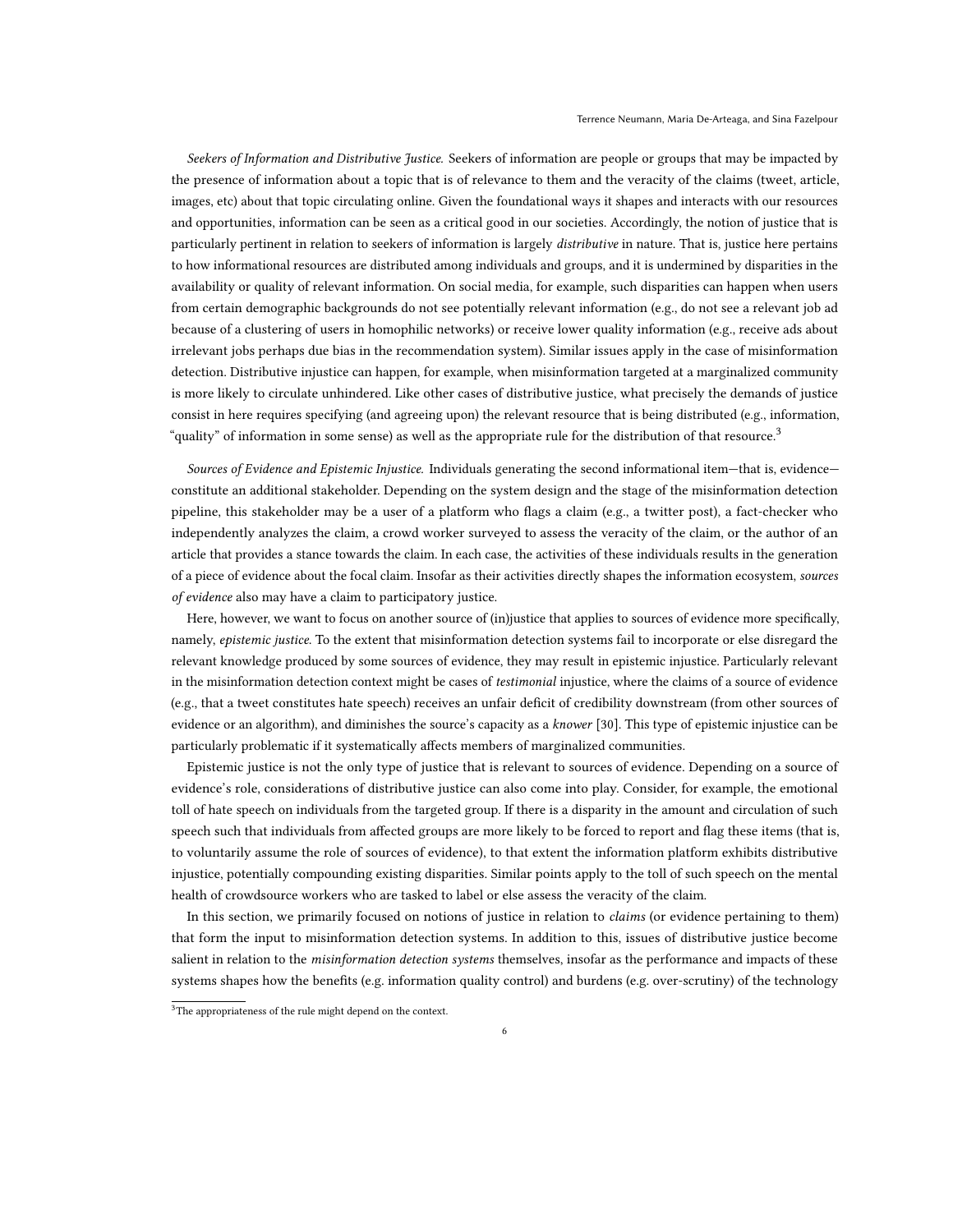are distributed. For example, as highlighted in [2.1,](#page-1-2) in many instances the classification errors of existing algorithms disproportionately harm members of disadvantaged groups, thus resulting in concerns about distributive injustice.

### <span id="page-6-0"></span>4 SITUATING ALGORITHMIC INJUSTICE IN THE MISINFORMATION DETECTION PIPELINE

Machine learning can be employed to automate the entire misinformation detection pipeline, or to assist in specific stages of it. Figure [2](#page-7-0) identifies the three central stages of the process, and provides a generalized view of the target objective at each of them. While specific design choices may vary across systems (e.g., choosing if check-worthiness is a multi-class label prediction problem or a regression problem), this general formulation enables us to situate the different types of injustices that may emerge at distinct functional stages of these systems.

Studying, anticipating or mitigating algorithmic harms requires the identification of stakeholder(s) affected by incorrect algorithmic predictions, together with the notion(s) of justice relevant to a stakeholder when a certain type of error is made. For example, some errors might result in undue scrutiny of speech or disproportionate harms stemming from the spread of misinformation, depending on whether the algorithm is over- or under-scrutinizing the content relevant to a particular group. In this section, we discuss the potential harms associated with different algorithms in automated misinformation detection, grounded on the taxonomy introduced in Section [3.](#page-3-0) For each algorithmic stage in the pipeline, we discuss: (1) a generalized framework/objective for the machine learning task; (2) the relevant sense of injustice to different stakeholders when affected by errors in algorithmic decisions, and (3) an overview of potential sources of these injustices.

## 4.1 Automated Claim Detection

4.1.1 The Machine Learning Task. The first task in the automated misinformation detection pipeline is identifying "check-worthy" claims. According to Hassan et al. [\[39\]](#page-16-13), check-worthy claims are claims for which the "general public" would be interested in assessing their validity. For fact-checking organizations, these would be the claims (out of broader possible universe of claims) that they choose to evaluate. Snopes, for instance, says this about how they decide what to fact-check: "We have long observed the principle that we write about whatever items the greatest number of readers are asking about or searching for at any given time, without any partisan considerations" [\[67\]](#page-17-12). It is worth noting that the motivations for identifying a subset of check-worthy claims may vary depending on the context and system design. Most commonly, check-worthiness is a prioritization mechanism to allocate the scarce resource that is human fact-checkers. Given the scalability of algorithmic fact-checking, such scarcity of fact-checking resources could be altered, but check-worthiness may remain as a relevant mechanism to screen content that should be fact-checked, conditioned on the nature of the claim.

Several model architectures have been proposed for detecting check-worthiness of textual data (e.g. [\[1,](#page-14-2) [11,](#page-15-15) [31,](#page-15-16) [39,](#page-16-13) [45\]](#page-16-14)). Hassan et al. [\[39\]](#page-16-13), for instance, gather numerous expert crowd-sourced labels for political speech sentences as either Non-Factual Sentence (opinion, belief), Unimportant Factual Sentence (facts that are not relevant to general pubic), and Check-Worthy Factual Sentence (facts that are relevant to general public). They then extract sentence sentiment, named entities, and tf-idf features from the vocabulary and optimize a support vector machine classifier predicting check-worthiness. As common in misinformation detection, this system relies on training data from a very specific, and likely not generalizable, corpus: political speeches.

CheckThat!, an annual misinformation prediction conference, has provided a dataset that contains 629 labeled English tweets pertaining to COVID-19 as a benchmark dataset [\[11\]](#page-15-15). The researchers gathered survey responses to five questions that attempted to capture the check-worthiness of each tweet. Participants in the machine learning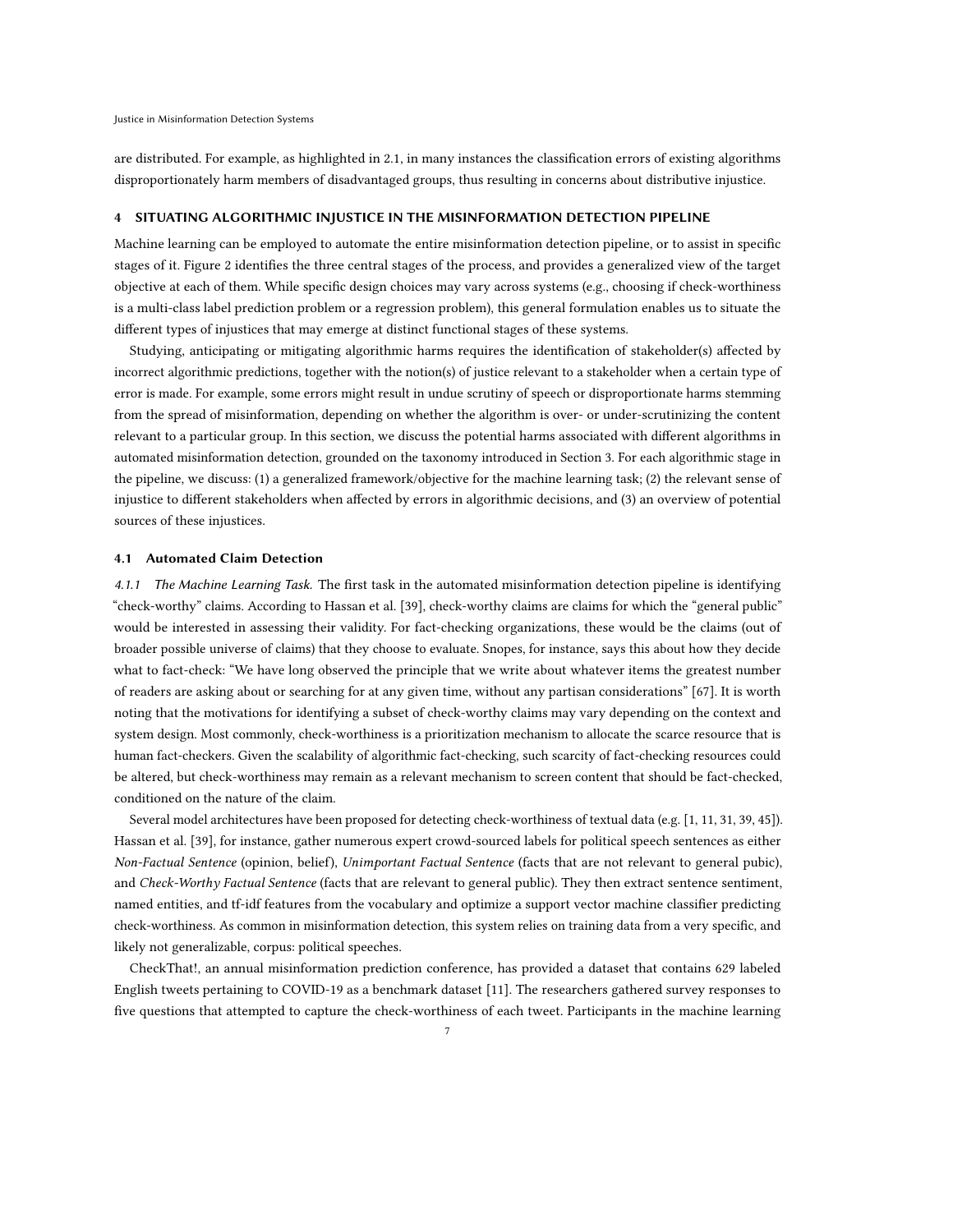<span id="page-7-0"></span>

Fig. 2. A generic framework, used in conjunction with Figure [1,](#page-4-0) to examine issues of justice regarding algorithmic decision-making in the automated misinformation detection pipeline.

competition were then asked to aggregate these labels and develop a model to predict check-worthiness for novel tweets.

Researchers investigating COVID-19 misinformation adopted a very similar approach to Barrón-Cedeño et al. [\[11\]](#page-15-15) for crowd-sourcing labels to detect claims made on social media, except instead of aggregating the label, they implemented a multi-task learning approach, in which the correlated survey questions used to determine check-worthiness were modelled jointly [\[1\]](#page-14-2).

8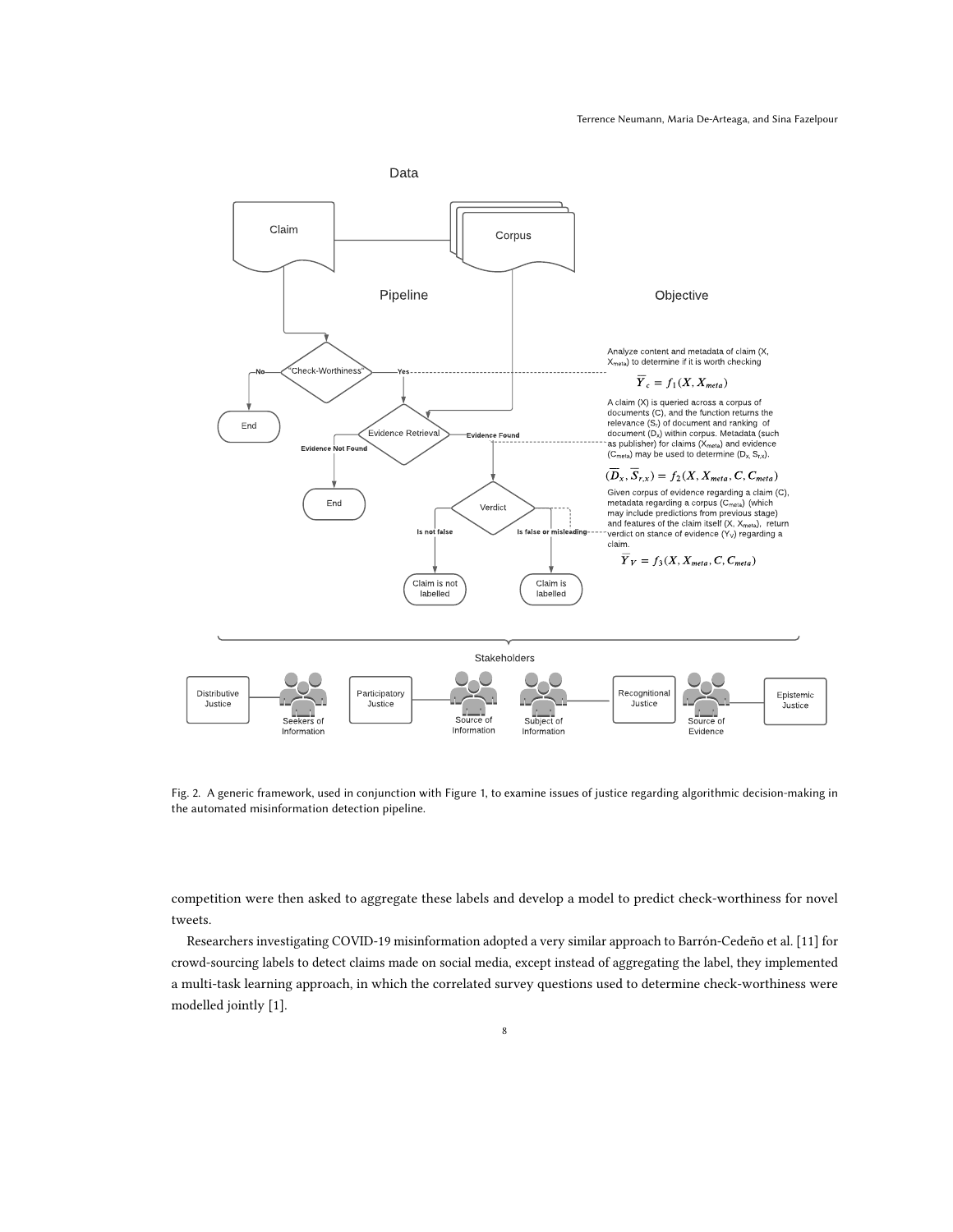Some researchers have also framed the task as rumor detection, and have found success using metadata on social media (author information, rate of decay of engagement, reactions, and replies) jointly with semantic representations of the content to spot early propagation of rumors that should be fact-checked [\[31\]](#page-15-16).

In general, we frame the machine learning task as trying to recover the function:

$$
\overline{Y}_c = f_1(X, X_{meta})
$$
\n<sup>(1)</sup>

Where  $\overline{Y}_c$  is the predicted check-worthiness label, score or vector of labels (binary, multi-class, or a tuple in the context of multi-task learning) for a given claim, X is a semantic representation of the claim, and  $X_{meta}$  is a vector of metadata associated with the claim (likes, reposts, etc). If a piece of content is predicted to be check-worthy, then it will pass to further stages in the misinformation detection pipeline, where evidence will be gathered in order to produce a veracity score or label. The check-worthiness algorithm is concerned with reducing the scale of information for which evidence retrieval is necessary.

4.1.2 Issues of Justice. Under-scrutiny of the claims reported by, of interest to, or about a particular group can lead to a distributive injustice for sources of evidence, seekers and subjects of information, as a key moderator of the informational good (fact-checking) is not being distributed evenly amongst groups. Seekers of information may be harmed because they receive a comparatively lower standard of information quality, allowing them to more directly feel the harms of misinformation than others. Recall the example from Section [2,](#page-1-0) where Facebook's seemingly ad-hoc content moderation policy led to claims of bias from conservative sources of information–a claim of participatory injustice in our framework. In response, Facebook changed the standards for evaluating misinformation from conservative sources of information, reducing scrutiny of some of these sources. By changing the standard for misinformation detection for specific groups (in this case, conservatives), harms fall upon (conservative) seekers of information, who are now more likely to be exposed to misinformation. Under-scrutiny errors at the claim detection stage may also affect subjects of information, who could be harmed if false claims were made against a community or an individual that could damage their reputation or fuel stigma and stereotypes and these claims were not prioritized to be fact-checked. Thus, failing to assess these claims could result in a recognitional injustice, by enabling inaccurate representations of members of society. Finally, in settings where user reports are an input to check-worthiness assessment, a disproportionate lack of attention to claims flagged by a community could constitute an epistemic injustice, which may additionally result in some of the injustices listed above for the same individuals and/or communities, when their role in relation to a claim is multi-faceted. While the type of injustice stemming from under-scrutiny will be different for different stakeholders, they all correspond to false negative errors. Thus, assessing *equal opportunity* [\[38\]](#page-16-19) as an algorithmic fairness metric is of relevance, where the sensitive attribute category will vary conditioned on the stakeholder.

Over-scrutiny may also constitute harms, although these will depend on the interaction with other portions of the system. By itself, marking something to be verified does not necessarily harm sources, seekers or subjects, especially if we assume perfect accuracy in the fact-checking stage. However, that is an unrealistic assumption, and it is necessary to consider fairness under composition [\[20\]](#page-15-20). In particular, it has been shown in the algorithmic fairness literature that making the same type of errors, e.g. false negatives, when the output of one algorithm determines the input of the following one will result in compounding imbalances, which may correspond to compounding injustices [\[18\]](#page-15-4). Thus, monitoring false positive rates associated with predicted check-worthiness is especially pressing in conjunction with the errors at other stages of the pipeline.

9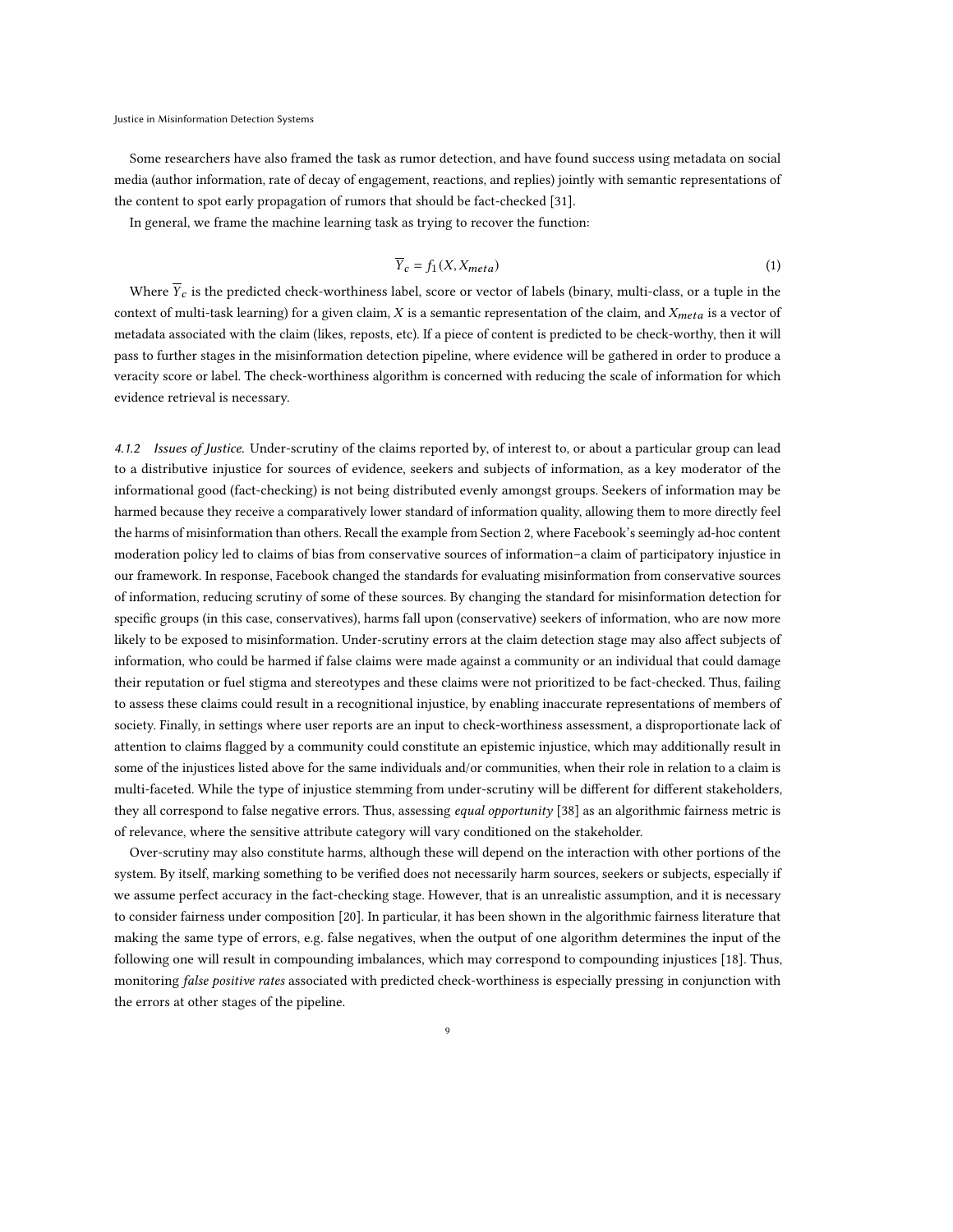4.1.3 Sources of Harms. Check-worthiness is an ambiguous task, and those designing a system must first decide how to define what being check-worthy means, and establish a quantitative approximation to it. This problem formulation stage may already induce bias. For example, check-worthiness may be defined as what interests the "general public" [\[39\]](#page-16-13), or what "the greatest number of readers are asking about" [\[67\]](#page-17-12). Clearly, a simple focus on majorities disregards minority communities along multiple axes. Misinformation targeting specific minorities, e.g. an immigrant community, will by definition not be considered check-worthy unless it also affects other groups, constituting a distributive injustice for this group of seekers of information. Similarly, when these communities participate in the ecosystem as sources of evidence, by reporting or searching for certain items, their input will be neglected unless it matches the interest of majority groups, resulting in an epistemic injustice.

Thus, the harms associated with false negative errors, or under-scrutiny of claims, may be disproportionately concentrated in certain groups as a result of *measurement bias* in the training labels [\[42\]](#page-16-20). Measurement bias–when an inappropriate proxy is used to measure a construct [\[68\]](#page-17-13)–may result from a choice of metric, e.g. the most frequently searched items, or from ambiguity in the formulation of survey questions used to collect check-worthiness labels. For instance, questions inquiring whether something is of interest to the "general public" may elicit very subjective responses regarding who the "general public" is, and may downplay claims that are highly relevant (with potentially high stakes) to a particular minority group. This issue may be exacerbated for subjects of information if there is a cultural disconnect between those evaluating the claim (the sources of evidence) and the subject of information. If there is a cultural disconnect, those evaluating the content may fail to appropriately understand it as well as its implications or implied sentiment, as these may all vary contextually across cultures. For example, social stereotypes affect how people understand language directed toward minority groups, leading to higher false negative assessments when labelers have negative stereotypes about the subject of information [\[16\]](#page-15-21). One direction for future research would be to evaluate the impact of cultural alignment between the subject of (mis)information and the source of evidence to see if there are significant differences between a culturally-aligned and culturally-misaligned subject-source pairs. If one were to find differences between the subject-source pairs, this might imply that culturally-misaligned annotators provide lower signal (or high bias) labels.

## 4.2 Evidence Retrieval

4.2.1 Machine Learning Task. The next step in the pipeline involves retrieving evidence to either support or reject the claims that are deemed "check-worthy". Two main types of approaches have been proposed for this task. First, some methods (such as FAKTA [\[60\]](#page-16-17)) utilize Google's commercial API to automatically search claims and retrieve (potentially) relevant evidence from the broader internet corpus. In some instances, this is followed by a post-processing steps in which results retrieved from search engines are merged with a database measuring the credibility of sources of information, and only evidence from sources deemed credible are kept [\[60\]](#page-16-17). The second type of approach is especially tailored to curb the spread of misinformation that has been previously fact-checked by humans. To do so, it uses a corpus of previously fact-checked claims stemming from either crowd-sourced knowledge, such as Wikipedia [\[70\]](#page-17-9) or surveys [\[2\]](#page-14-3), or from professional assessments, such as Snopes or PolitiFact [\[66\]](#page-17-8). The task is then to map claims to previously fact-checked statements.

In general, we can say that given a claim  $X$  and a corpus  $C$ , each of which may have associated metadata ( $X_{meta}$  and  $C_{metal}$ ), the task is to retrieve a ranked list of the documents in the corpus  $\overline{D}_x$ , each with an associated relevance score  $S_x$ , as shown in Equation [2.](#page-10-0)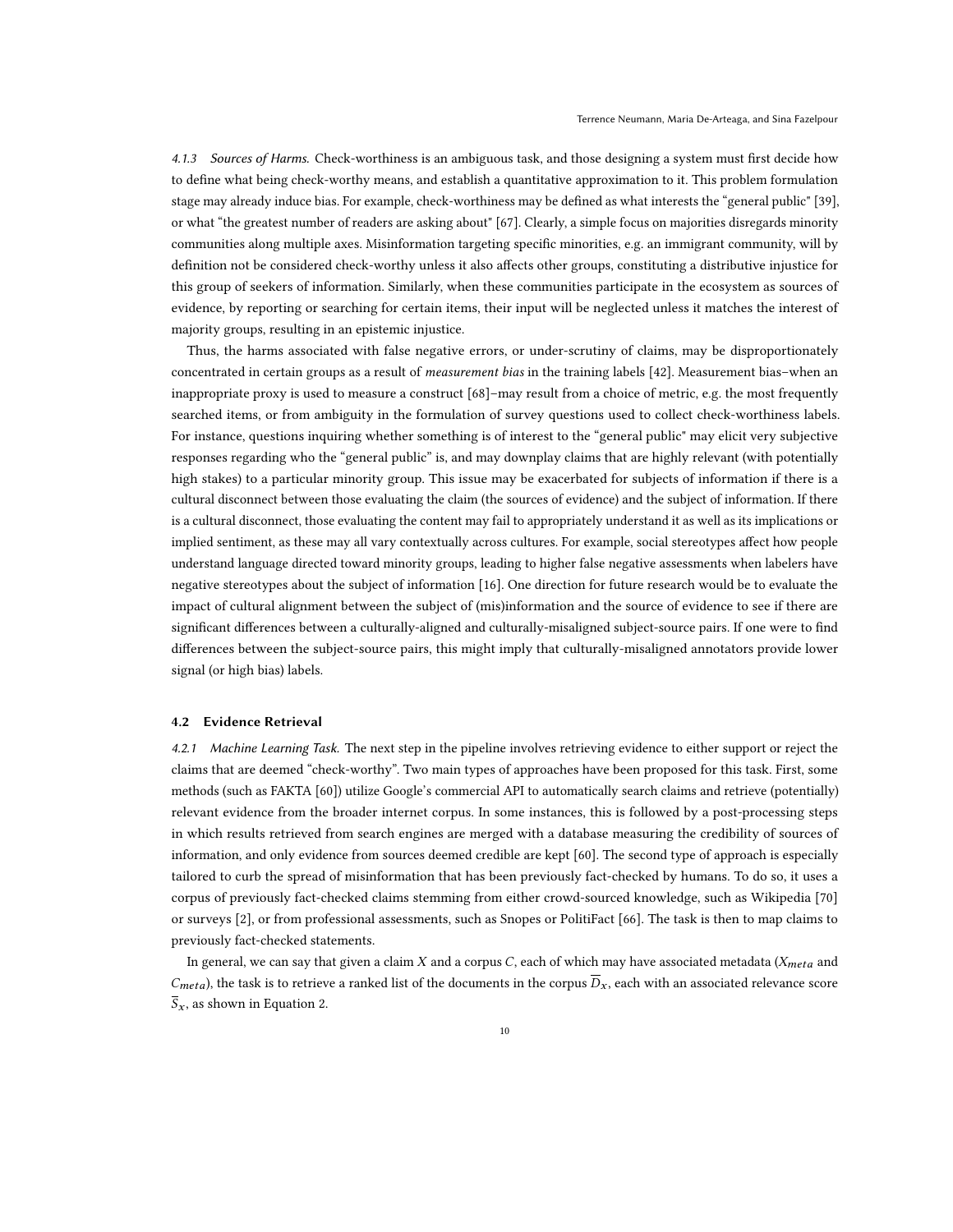<span id="page-10-0"></span>
$$
(\overline{D}_x, \overline{S}_x) = f_2(X, X_{meta}, C, C_{meta})
$$
\n(2)

4.2.2 Issues of Justice. Typically, information retrieval algorithms are useful if they have both high recall and precision, as these are indicators of relevance and completeness of retrieved information, respectively [\[52\]](#page-16-21). If returned evidence is disproportionately incomplete or irrelevant for some groups, then issues of justice may arise. Below, we posit several ways stakeholders might face issues of justice in automated evidence retrieval.

As previously noted, since the broader internet contains many documents making claims that have not been verified themselves, system designers may consider implementing an intermediate step to improve reliability of returned evidence: constraining the corpus of potential evidence to "trusted" sources, such as Wikipedia, PolitiFact, or other verified bodies of knowledge. However, these trusted sources of evidence may not engage with or have knowledge of claims from all peoples, and could exhibit bias in which claims they have chosen to fact-check. This could result in irrelevant and/or incomplete evidence gathered at this stage in the pipeline. Measures of recall could thus be relevant for assessing harms to seekers of information and sources of evidence. Seekers of information could be harmed if the corpus is limited to trusted sources of evidence that do not attend to some groups and communities, yielding low recall of information relevant to them. For sources of evidence, this may constitute an epistemic injustice, as failing to include them in the corpus of "credible sources" unjustly diminishes its value and disregards the knowledge they have produced.

Harms may also stem from the use of commercial search engines to retrieve evidence (with or without the intermediate step previously mentioned). Commercial search engines may down-weight evidence from websites with little traffic or poor search engine optimization (SEO), yielding different rankings for sources with the same relevance  $S_x$  as a result of maximizing for another commercial metric (click-through rate, time spent per link). If websites containing relevant information to support or reject claims from marginalized communities appear lower in search results despite having the same relevancy, this may inadvertently reduce the relevancy or completeness for the returned corpus of evidence  $(C)$ , which would again be reflected in recall metrics. This will constitute an epistemic injustice against sources of evidence by dismissing or discounting the information they produce in a way that does not hold an appropriate relationship to the quality of the information. Further, these issues may be exacerbated if only a relatively small corpus of potential evidence is kept after the claim is queried (e.g. first page of results) before document ranking and relevancy to the claim are determined through other means. Conversely, if websites that promote misleading evidence are ranked higher due to higher predicted engagement (i.e. "click-bait") rather than their relevance to the claim, this could render low precision in the evidence retrieval system. Such low precision metrics in relation to different types of information could potentially harm seekers and subjects of information; seekers could by affected through degraded fact-checking quality, while subjects could suffer recognitional injustices if false statements about them are encoded as part of a corpus treated as veridical.

4.2.3 Sources of Harms. Concerns over disparities in evidence retrieval are primarily grounded in properties of the current fact-checking ecosystem [\[48\]](#page-16-22) and dynamics of the way information is gathered and disseminated on the web [\[7\]](#page-15-22). These may bias the composition of the corpus C, metadata regarding the corpus  $C_{meta}$ , or the proxies used to estimate  $(\overline{D}_x, \overline{S}_x)$ .

While professional fact-checkers tend to deliver gold-standard evidence, they are significantly concentrated in North America and Europe, especially when accounting for population [\[48\]](#page-16-22), as shown in Table [1.](#page-11-0) Therefore, due to historical bias in the data-generating process, there may be less previously fact-checked evidence available on the web for claims relevant to people from Asia, South America, and Africa. If claims regarding non-Western subjects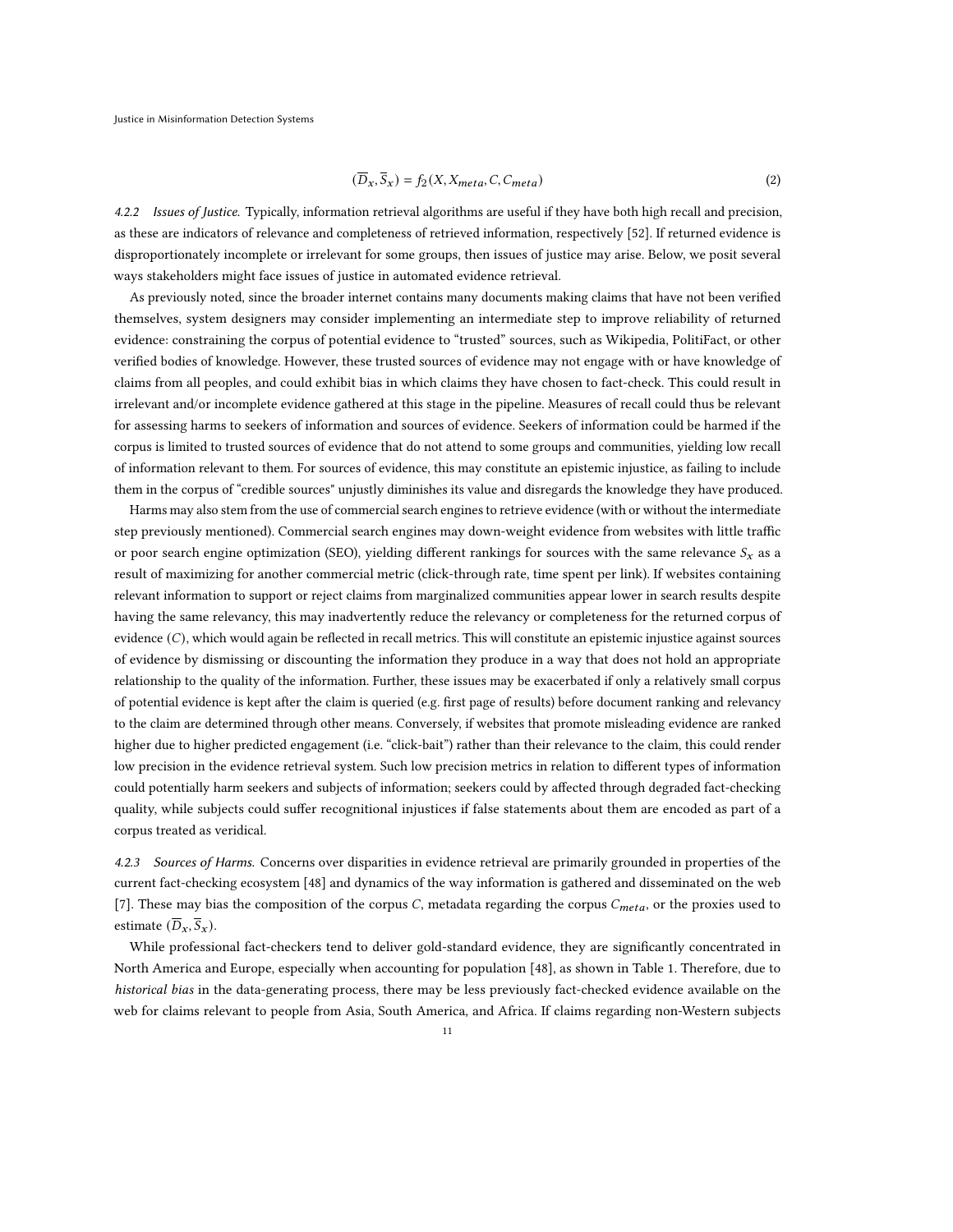<span id="page-11-0"></span>

| Continent     | Fact-Checking Organizations Population (Billions) |      | Fact-Checking Organizations Per Billion |
|---------------|---------------------------------------------------|------|-----------------------------------------|
| Africa        | 34                                                | 1.37 | 24.76                                   |
| Asia          | 87                                                | 4.68 | 18.59                                   |
| Australia     |                                                   | 0.04 | 119.05                                  |
| Europe        | 99                                                | 0.75 | 132.53                                  |
| North America | 81                                                | 0.60 | 135.91                                  |
| South America | 39                                                | 0.43 | 89.86                                   |

Table 1. This table shows the number of professional fact-checking organizations per billion population across 6 continents. The concentration of fact-checking organizations is roughly 7.3x higher in North America than in Asia when population is taken into account. (Source: [\[48\]](#page-16-22))

of information are fact-checked by a Western fact-checking organization, it will be examined from the perspective of Western experience and with a Western analytical framework [\[37\]](#page-16-23); this may induce a measurement bias related to the stance of the fact-checking organization, and the contextual information they may or may not have access to. For instance, consider the stance a highly reputable news agency, The New York Times, took towards the claim that Iraq possessed weapons of mass destruction. The newspaper famously published information stating that Iraq was in possession of weapons of mass destruction, only to, some time later, acknowledge their lack of integrity when interviewing sources of information. They said that their reporting was "eagerly confirmed by United States officials convinced of the need to intervene in Iraq." [\[22\]](#page-15-23)

Another highly regarded source of evidence that is widely incorporated into fact-checking systems is Wikipedia [\[70\]](#page-17-9). While the premise of Wikipedia as an open-source encyclopedic body may yield hopes of a lower bias environment that is collectively constructed, in an early version of English Wikipedia, only 0.04% of authors were responsible for the development (i.e. creation and related research) of over half the body of knowledge [\[7\]](#page-15-22). Thus, "the notion that it represents the wisdom of the overall crowd is an illusion" [p. 56]. This effect has been called an activity bias, and can impact the objectivity of open-source evidence if relevant groups do not contribute to the production of evidence. Furthermore, the amount of information available varies by subject and language. For instance, in a study comparing Polish and American Wikipedia articles about famous people, researchers noted that, "English language entries have more references and external links... They also tend to be longer than Polish language entries" [\[15\]](#page-15-24).

When search engines are used to retrieve information, *learning bias* affecting the information retrieval algorithms may in turn bias the evidence retrieval system in undesirable ways. For example, if the commercial search engine used to retrieve the documents has the goal of optimizing revenue, using this as a ranking of relevance could have detrimental effects that could disproportionately affect sources of evidence, as well as seekers and subjects of information.

Measurement bias may also emerge when relying on crowdsourced indicators of credibility. For example, FAKTA [\[60\]](#page-16-17) incorporates metadata ( $C_{meta}$ ) regarding the credibility of sources of evidence, which is ultimately used to algorithmically weight the stance of evidence towards a claim. The metadata is pulled from an existing, crowd-sourced database $^4$  $^4$  that contains ratings on roughly 4,300 sources of evidence. If credibility is determined by a majority group, sources of evidence that are reliable but unknown or mis-assessed by the majority group will have their evidence down-weighted, even if the evidence is truthful and relevant to the claim. Future work should assess whether databases like this contain cultural biases in their assessment and composition of sources of evidence, which could bias  $(\overline{D_x}, \overline{S_x})$ .

<span id="page-11-1"></span><sup>4</sup>www.mediabiasfactcheck.com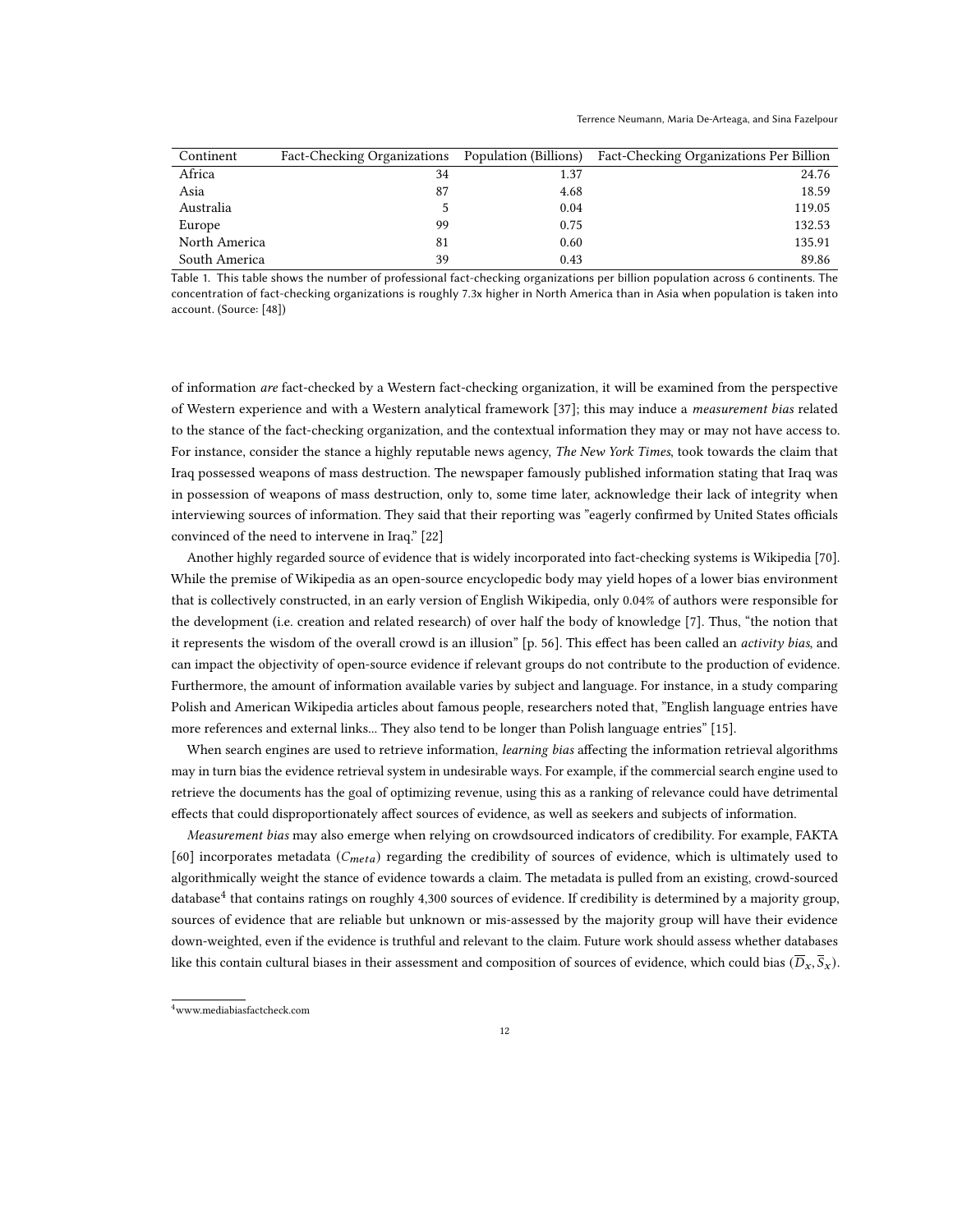Justice in Misinformation Detection Systems

#### 4.3 Automated Verdict Generation

4.3.1 Machine Learning Task. After a claim has been determined to be "check-worthy" and relevant evidence has been gathered about the claim, the final phase involves generating a verdict regarding the claim. This is the most visible and consequential phase in the pipeline, as there is likely to be some significant action taken by the platform if a verdict is reached that the claim is false or misleading. Such systems may aim to provide labels visible to seekers of information, to assist with content moderation, or to provide decision support to human fact-checkers.

An important subtask that some have found relevant to generating a verdict is predicting the stance of each piece of relevant evidence towards the claim. In the standard version of this task, a document from the corpus  $C$  is probabilistically labeled (e.g. Supports, Against, Neither), depending on how it relates to the semantic representation of the claim  $X$ . For more information on this task, see Küçük and Can [\[46\]](#page-16-24). The predicted stance can then be viewed as metadata in relation to each evidence document, serving as input to a verdict generation algorithm. For example, FAKTA's end-to-end automated fact-detection system uses the stance and credibility of supporting pieces of evidence to yield a final prediction for the veracity of a claim [\[60\]](#page-16-17).

Other approaches have considered estimating the verdict of a claim without the need to retrieve supporting evidence. For example, Reis et al. [\[63\]](#page-16-18) construct semantic features extracted from the claim meant to capture subjectivity of language, features about the publisher of the claim meant to capture possible bias, as well as social media metadata surrounding the claim such as the number of likes and sharing patterns.

In a generalization of Vo and Lee [\[74\]](#page-17-10), the machine learning task can be formulated as follows:

$$
\overline{Y}_v = f_3(X, X_{meta}, C, C_{meta})
$$
\n(3)

In this equation, the verdict  $\overline{Y}_n$  is functionally related to the the semantic representation of claim X, metadata of the claim  $X_{meta}$ , a corpus of evidence C, and the metadata regarding the corpus  $C_{meta}$ , such as credibility and the predicted rank, relevance, and stance of each piece of evidence in relation to the claim. Naturally and as in the previous formulations, not all systems need to consider all inputs. The training data labels  $\overline{Y}_v$  could be collected from professional fact-checkers, such as Snopes or PolitiFact, or they could be crowd-sourced as well, as in Babaei et al. [\[5\]](#page-15-25) and Allen et al. [\[2\]](#page-14-3). If there is more than one observation per claim, the labels from multiple crowd-sourced or professional fact-checkers are aggregated in some way (e.g. the mean, median, or ideological difference) to create a composite "ground truth" label [\[5\]](#page-15-25).

4.3.2 Issues of Justice. Injustices to stakeholders occur when the predicted label  $\hat{\vec{Y}}_v$  conflicts with the true, and potentially unobserved, label  $\overline{Y}_v$ . In the case of a *false negative*, in which no action (like labeling) is performed on potentially misleading information, significant harms are likely to be felt by seekers and subjects of information. As mentioned in Section [2,](#page-1-0) harms to seekers of misinformation are vast, and constitute broad threats to one's health, happiness, and societal institutions, especially if the misinformation is adversarial in nature (i.e. disinformation). Therefore, groups of seekers exposed to low quality information due to incorrect predictions face a distributive injustice of high quality of content moderation. Subjects of information, likewise, suffer recognitional injustice if their reputation is harmed by damaging and misleading information shared without a warning label, as seekers may interpret the claim to be true. This harm can be especially great to individual subjects of information in the court of public opinion. For instance, subjects of rumors spread on WhatsApp had their reputation damaged to such an extent that locals incorrectly thought they posed a grave threat, formed a mob, and murdered them [\[64\]](#page-16-25).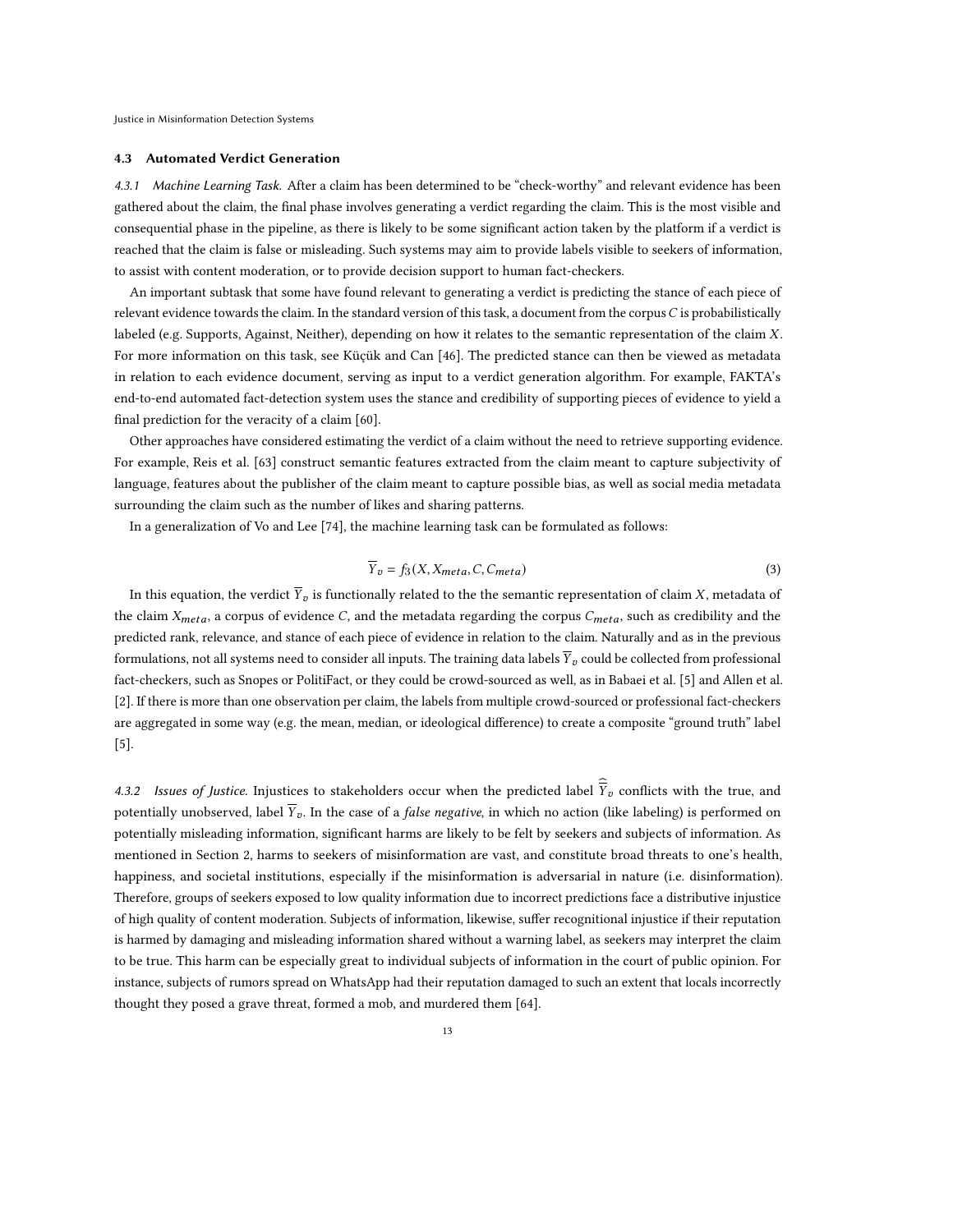A false positive occurs when a moderation action is incorrectly taken against a claim made on a platform. When false positives are concentrated within some group of sources of information conditioned upon a particular sensitive attribute, this constitutes a participatory injustice. This is because the sources cannot contribute to or participate in the broader informational exchange at the same rate as others. If the action taken against the claim is to place a warning label on it, research has shown that this will reduce the credibility of the content [\[44\]](#page-16-26). Therefore, their credibility and capacity as a participant in the informational exchange has been unjustly diminished. Additionally, we can assume that a high rate of false positives will yield some reputational harm to the source of information, as their reputation might be damaged amongst their peers for sharing content that is routinely labeled as misleading. This harm would only be magnified if the source of information is also represented either expressly or contextually as the subject of information. For example, in the context of hate speech detection, a higher rate of false positives for posts in which a source of information discusses their identity of belonging to a disadvantaged group [\[19\]](#page-15-8) affects stakeholders in their roles as both sources and subjects. Additionally, similar in nature to the harms associated with false negatives, seekers of information may be damaged when an action is incorrectly taken against a claim, especially if the action in consideration involves removing the claim from the platform. Seekers have a right, fundamentally, to view legitimate information unhindered, and this could qualify as a distributive injustice to access to legitimate information.

4.3.3 Sources of Harms. Research related to biases in determining the veracity of claims has covered two main topics, both related to the "wisdom of crowds" in determining misinformation from crowdsourcing labels. It is worth noting that existing research in this space has only assessed bias in the labels themselves, often considering crowdworkers as potential fact-checkers rather than as sources of training data for algorithms. Ways in which these biases affect algorithmic predictions are yet to be studied in this domain.

One question that has been examined is whether obtaining labels from laypeople induces a *measurement bias* when determining what constitutes misinformation. Allen et al. [\[2\]](#page-14-3) find that, while individual laypeople do tend to show considerably more bias and inconsistency than experts, a relatively small, politically balanced crowd yields an average label that is highly correlated to the average label of a few professional fact-checkers. This seems to imply that, under the stated circumstances, the measurement bias in the training labels is mitigated if the set of labelers is balanced with respect to a sensitive attribute  $A =$ political affiliation. This finding suggests that there is wisdom in crowds, and provides a criteria for selecting the composition of layperson labeling teams. However, this research focuses largely on American political claims, so it is unclear whether a crowd of politically balanced laypeople maintain unbiased labels when the subject of information is non-Western or relatively unknown.

Another important question to address is whether *aggregation bias* exists when crowdsourced labels are averaged. In other words, does the crowd provide more signal beyond an "average perception of truth"? By comparing crowdsourced perceptions to labels generated from professional fact-checking websites (such as Snopes), researchers have proposed several new signal-rich measures of "perceptual difference" amongst the crowd [\[5\]](#page-15-25). For instance, they look at the marginal distributions of crowdsourced truth perceptions by political affiliation, which they refer to as "ideological mean perception bias" or IMPB. This is a promising step in assessing how differences between people affect their perceptions of truth in news. However, there may be differences in perceptions that extend beyond political ideology. Crucial to our study, this metric may be a useful way to compare perceptions of truth from groups of any protected attribute (race, gender, ethnicity, etc) to determine if there is a high level of disagreement between members of a particular group and professional fact checkers. If there are significant differences, the next logical step is to ask why this is the case. Does this group commonly encounter misinformation that has altered their perception? Or does this group have access to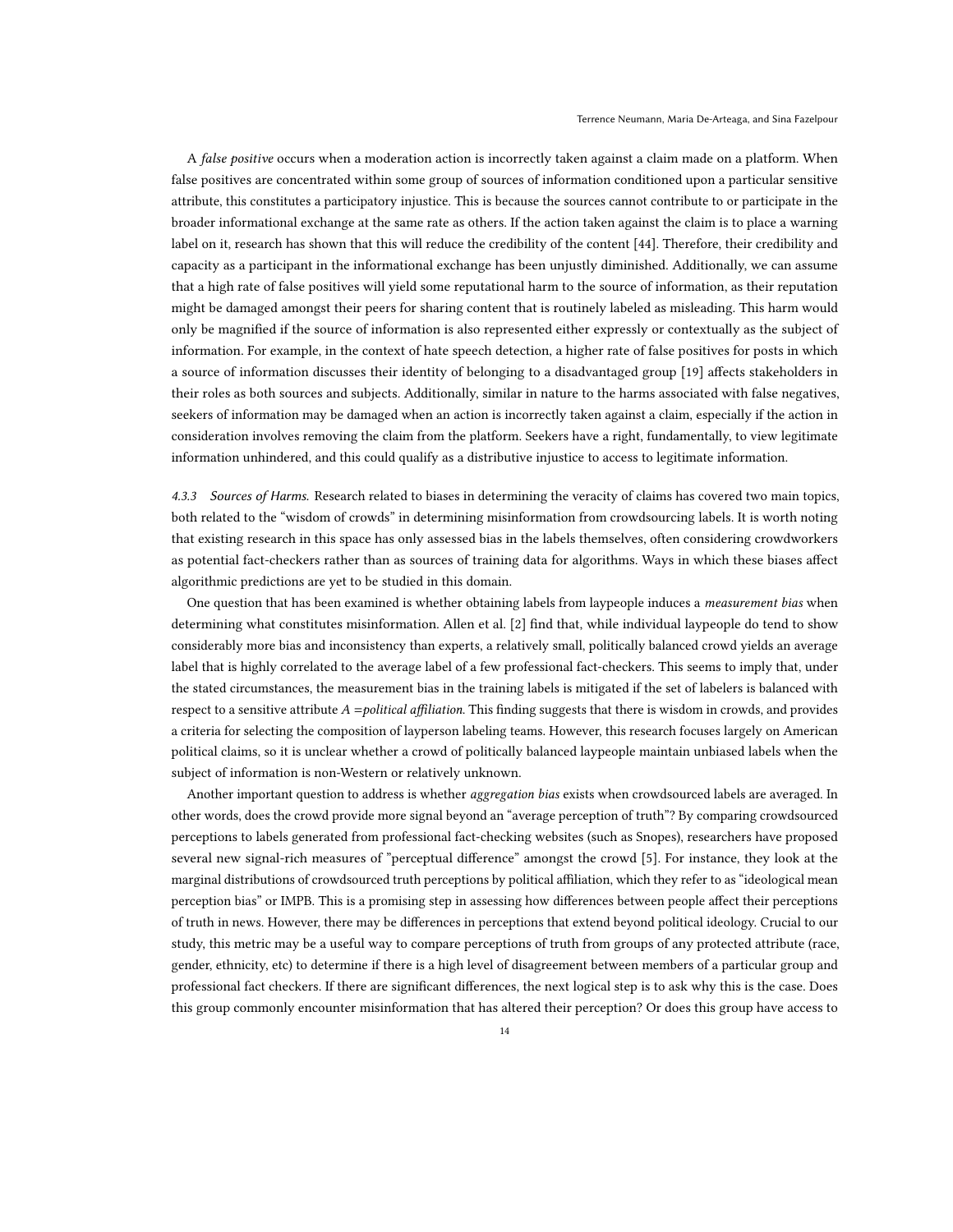unique knowledge that gives them more expertise on a given topic than a general fact-checker? Some labelers may have epistemically advantaged standpoints [\[29\]](#page-15-26), and aggregation mechanisms such as majority voting may fail to represent their assessments [\[17\]](#page-15-27).

# 5 CONCLUSION

In this paper, we employed and extended the informational justice framework to appropriately consider justice in algorithmic misinformation detection from the perspective of four key stakeholders: seekers of information, sources of information, subjects of information, and sources of evidence. Grounded in notions of distributive, participatory, recognitional, and epistemic justice, we analyzed the harms that might impact various stakeholders if algorithmic errors fall disproportionately on any group with a shared sensitive attribute. Specifically, we conducted this analysis across the three (generalized) stages of the automated pipeline: (1) check-worthiness; (2) evidence retrieval; and (3) verdict prediction. We also put forth concrete ways to measure these harms in automated systems by drawing connections to widely used measures of algorithmic bias, and dissected potential sources of these biases.

In this work, the focus of our analysis has been the algorithmic prediction stages. However, downstream effects and dynamic human-algorithm interactions may yield novel concerns. For instance, a growing body of work has analyzed the effects of different interventions meant to curb misinformation [\[6,](#page-15-28) [35,](#page-15-29) [59\]](#page-16-27). Thus, considering algorithmic errors in conjunction with the psychological effects of different interventions may be of importance, especially as it concerns the design and deployment of explainable fact-checking systems.

A crucial challenge for algorithmic auditing of misinformation detection algorithms are the difficulties defining and labeling sensitive groups for the different stakeholders. In some cases, sources of information and/or evidence may have clear identities of belonging, e.g. when considering news media, Univision can be identified as Latinx media and Al Jazeera as a Middle Eastern source. Similarly, subjects of information can often be identified by leveraging computational linguistics to identify the subject of a claim when a group is explicitly mentioned in the claim. However, in some cases this is not straightforward and may have important ethical concerns associated with it [\[32\]](#page-15-30). For example, attempting to infer gender can result in harms to transgender individuals [\[36\]](#page-16-28).

In information ecosystems, justice is a multidimensional notion. The contributions presented in this paper provide a coherent framework for designers, policy makers and researchers to precisely articulate and identify the varied ways in which concerns about injustice can arise in algorithmic misinformation detection. In doing so, it offers guidance to efforts towards developing technical responses that counter the threat of misinformation in an equitable manner.

# FUNDING ACKNOWLEDGMENT

This work was supported in part by Good Systems, a research grand challenge at the University of Texas at Austin, and by a Google AI Award for Inclusion Research.

# **REFERENCES**

- <span id="page-14-2"></span>[1] Firoj Alam, Shaden Shaar, Alex Nikolov, Hamdy Mubarak, Giovanni Da San Martino, Ahmed Abdelali, Fahim Dalvi, Nadir Durrani, Hassan Sajjad, Kareem Darwish, and Preslav Nakov. 2020. Fighting the COVID-19 Infodemic: Modeling the Perspective of Journalists, Fact-Checkers, Social Media Platforms, Policy Makers, and the Society. CoRR abs/2005.00033 (2020). arXiv:2005.00033<https://arxiv.org/abs/2005.00033>
- <span id="page-14-3"></span>[2] Jennifer N L Allen, Antonio A Arechar, Gordon Pennycook, and David G Rand. 2020. Scaling Up Fact-Checking Using the Wisdom of Crowds. (Oct 2020).<https://doi.org/10.31234/osf.io/9qdza>
- <span id="page-14-0"></span>[3] Julia Angwin, Jeff Larson, Surya Mattu, and Lauren Kirchner. 2016. Machine bias. ProPublica, May 23, 2016 (2016), 139–159.
- <span id="page-14-1"></span>[4] Julia Angwin and Madeleine Varner. 2017. Facebook enabled advertisers to reach 'Jew Haters'. ProPublica (Sept 2017). [https://www.propublica.org/](https://www.propublica.org/article/facebook-enabled-advertisers-to-reach-jew-haters) [article/facebook-enabled-advertisers-to-reach-jew-haters](https://www.propublica.org/article/facebook-enabled-advertisers-to-reach-jew-haters)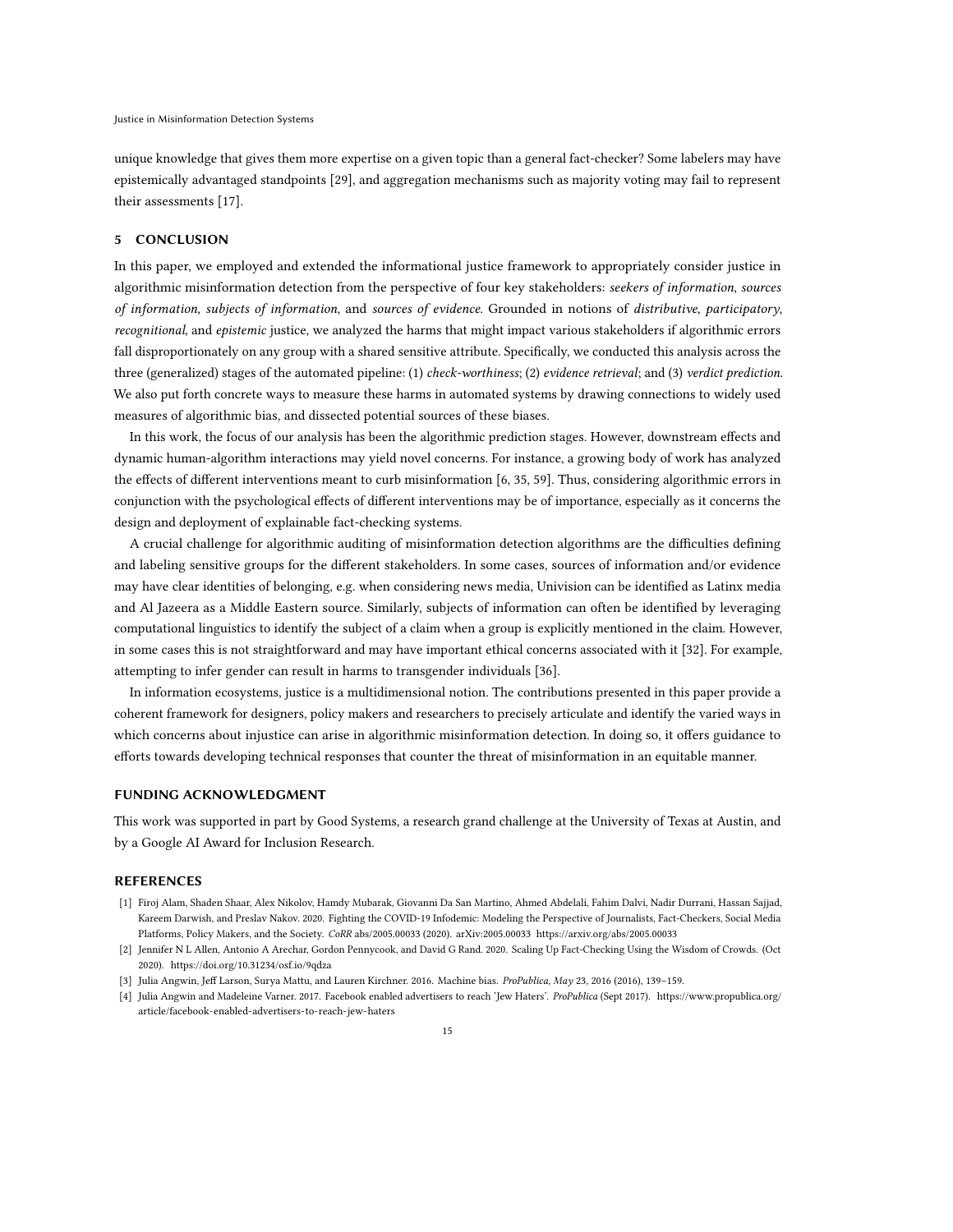- <span id="page-15-25"></span>[5] Mahmoudreza Babaei, Juhi Kulshrestha, Abhijnan Chakraborty, Elissa M. Redmiles, Meeyoung Cha, and Krishna P. Gummadi. 2021. Analyzing Biases in Perception of Truth in News Stories and Their Implications for Fact Checking. IEEE Transactions on Computational Social Systems (2021), 1–12.<https://doi.org/10.1109/TCSS.2021.3096038>
- <span id="page-15-28"></span>[6] Sumitra Badrinathan. 2021. Educative interventions to combat misinformation: Evidence from a field experiment in India. American Political Science Review 115, 4 (2021), 1325–1341.
- <span id="page-15-22"></span>[7] Ricardo Baeza-Yates. 2018. Bias on the Web. Commun. ACM 61, 6 (may 2018), 54–61.<https://doi.org/10.1145/3209581>
- <span id="page-15-7"></span>[8] Michele Banko, Brendon MacKeen, and Laurie Ray. 2020. A unified taxonomy of harmful content. In Proceedings of the fourth workshop on online abuse and harms. 125–137.
- <span id="page-15-5"></span>[9] Solon Barocas, Kate Crawford, Aaron Shapiro, and Hanna Wallach. 2017. The problem with bias: Allocative versus representational harms in machine learning. In 9th Annual Conference of the Special Interest Group for Computing, Information and Society.
- <span id="page-15-1"></span>[10] Solon Barocas and Andrew D Selbst. 2016. Big data's disparate impact. Calif. L. Rev. 104 (2016), 671.
- <span id="page-15-15"></span>[11] Alberto Barrón-Cedeño, Tamer Elsayed, Preslav Nakov, Giovanni Da San Martino, Maram Hasanain, Reem Suwaileh, Fatima Haouari, Nikolay Babulkov, Bayan Hamdan, Alex Nikolov, Shaden Shaar, and Zien Sheikh Ali. 2020. Overview of CheckThat 2020: Automatic Identification and Verification of Claims in Social Media. CoRR abs/2007.07997 (2020). arXiv:2007.07997<https://arxiv.org/abs/2007.07997>
- <span id="page-15-12"></span>[12] David M Beskow and Kathleen M Carley. 2019. Social cybersecurity: an emerging national security requirement. Technical Report. Carnegie Mellon University Pittsburgh United States.
- <span id="page-15-6"></span>[13] Su Lin Blodgett, Solon Barocas, Hal Daumé III, and Hanna Wallach. 2020. Language (technology) is power: A critical survey of" bias" in nlp. arXiv preprint arXiv:2005.14050 (2020).
- <span id="page-15-11"></span>[14] Gillian Bolsover and Philip Howard. 2017. Computational Propaganda and Political Big Data: Moving Toward a More Critical Research Agenda. Big Data 5, 4 (2017), 273–276.<https://doi.org/10.1089/big.2017.29024.cpr> arXiv[:https://doi.org/10.1089/big.2017.29024.cpr](https://arxiv.org/abs/https://doi.org/10.1089/big.2017.29024.cpr) PMID: 29235917.
- <span id="page-15-24"></span>[15] Ewa S. Callahan and Susan C. Herring. 2011. Cultural bias in Wikipedia content on famous persons. Journal of the American Society for Information Science and Technology 62, 10 (2011), 1899–1915.<https://doi.org/10.1002/asi.21577> arXiv[:https://onlinelibrary.wiley.com/doi/pdf/10.1002/asi.21577](https://arxiv.org/abs/https://onlinelibrary.wiley.com/doi/pdf/10.1002/asi.21577)
- <span id="page-15-21"></span>[16] Aida Mostafazadeh Davani, Mohammad Atari, Brendan Kennedy, and Morteza Dehghani. 2021. Hate speech classifiers learn human-like social stereotypes. arXiv preprint arXiv:2110.14839 (2021).
- <span id="page-15-27"></span>[17] Aida Mostafazadeh Davani, Mark Díaz, and Vinodkumar Prabhakaran. 2021. Dealing with disagreements: Looking beyond the majority vote in subjective annotations. arXiv preprint arXiv:2110.05719 (2021).
- <span id="page-15-4"></span>[18] Maria De-Arteaga, Alexey Romanov, Hanna Wallach, Jennifer Chayes, Christian Borgs, Alexandra Chouldechova, Sahin Geyik, Krishnaram Kenthapadi, and Adam Tauman Kalai. 2019. Bias in bios: A case study of semantic representation bias in a high-stakes setting. In proceedings of the Conference on Fairness, Accountability, and Transparency. 120–128.
- <span id="page-15-8"></span>[19] Lucas Dixon, John Li, Jeffrey Sorensen, Nithum Thain, and Lucy Vasserman. 2018. Measuring and mitigating unintended bias in text classification. In Proceedings of the 2018 AAAI/ACM Conference on AI, Ethics, and Society. 67–73.
- <span id="page-15-20"></span>[20] Cynthia Dwork and Christina Ilvento. 2018. Fairness under composition. arXiv preprint arXiv:1806.06122 (2018).
- <span id="page-15-17"></span>[21] Nima Ebadi, Mohsen Jozani, Kim-Kwang Raymond Choo, and Paul Rad. 2021. A Memory Network Information Retrieval Model for Identification of News Misinformation. IEEE Transactions on Big Data (2021), 1–1.<https://doi.org/10.1109/TBDATA.2020.3048961>
- <span id="page-15-23"></span>[22] NY Times Editors. 2004. FROM THE EDITORS; The Times and Iraq. New York Times (May 2004). [https://www.nytimes.com/2004/05/26/world/from](https://www.nytimes.com/2004/05/26/world/from-the-editors-the-times-and-iraq.html)[the-editors-the-times-and-iraq.html](https://www.nytimes.com/2004/05/26/world/from-the-editors-the-times-and-iraq.html)
- <span id="page-15-10"></span>[23] Sarah Ellison and Elahe Izadi. 2021. 'Definitely not the results we want': Facebook staff lamented 'perverse incentives' for Media. The Washington Post (Oct 2021).<https://www.washingtonpost.com/business/2021/10/26/conservative-media-misinformation-facebook/>
- <span id="page-15-18"></span>[24] Jon Elster. 1992. Local justice: How institutions allocate scarce goods and necessary burdens. Russell Sage Foundation.
- <span id="page-15-3"></span>[25] Virginia Eubanks. 2018. Automating inequality: How high-tech tools profile, police, and punish the poor. St. Martin's Press.
- <span id="page-15-13"></span>[26] Facebook. 2020. Here's how we're using AI to help detect misinformation. [https://ai.facebook.com/blog/heres-how-were-using-ai-to-help-detect](https://ai.facebook.com/blog/heres-how-were-using-ai-to-help-detect-misinformation/)[misinformation/](https://ai.facebook.com/blog/heres-how-were-using-ai-to-help-detect-misinformation/)
- <span id="page-15-0"></span>[27] Facebook. 2021. Community Standards Enforcement. Transparency Center (Jun 2021). [https://transparency.fb.com/data/community-standards](https://transparency.fb.com/data/community-standards-enforcement/fake-accounts/facebook/#content-actioned)[enforcement/fake-accounts/facebook/#content-actioned](https://transparency.fb.com/data/community-standards-enforcement/fake-accounts/facebook/#content-actioned)
- <span id="page-15-2"></span>[28] Sina Fazelpour and David Danks. 2021. Algorithmic bias: Senses, sources, solutions. Philosophy Compass 16, 8 (2021), e12760.
- <span id="page-15-26"></span><span id="page-15-19"></span>[29] Sina Fazelpour and Maria De-Arteaga. 2021. Diversity in Sociotechnical Machine Learning Systems. arXiv preprint arXiv:2107.09163 (2021).
- [30] Miranda Fricker. 2007. Epistemic injustice: Power and the ethics of knowing. Oxford University Press.
- <span id="page-15-16"></span>[31] Jie Gao, Sooji Han, Xingyi Song, and Fabio Ciravegna. 2020. RP-DNN: A Tweet level propagation context based deep neural networks for early rumor detection in Social Media. arXiv[:2002.12683](https://arxiv.org/abs/2002.12683) [cs.SI]
- <span id="page-15-30"></span>[32] Avijit Ghosh, Ritam Dutt, and Christo Wilson. 2021. When Fair Ranking Meets Uncertain Inference. arXiv preprint arXiv:2105.02091 (2021).
- <span id="page-15-9"></span>[33] Tarleton Gillespie. 2021. Custodians of the internet: Platforms, content moderation, and the hidden decisions that shape social media. Yale University Press.
- <span id="page-15-14"></span>[34] Zhijiang Guo, Michael Sejr Schlichtkrull, and Andreas Vlachos. 2021. A Survey on Automated Fact-Checking. CoRR abs/2108.11896 (2021). arXiv:2108.11896<https://arxiv.org/abs/2108.11896>
- <span id="page-15-29"></span>[35] Michael Hameleers. 2022. Separating truth from lies: comparing the effects of news media literacy interventions and fact-checkers in response to political misinformation in the US and Netherlands. Information, Communication & Society 25, 1 (2022), 110–126. [https://doi.org/10.1080/1369118X.](https://doi.org/10.1080/1369118X.2020.1764603)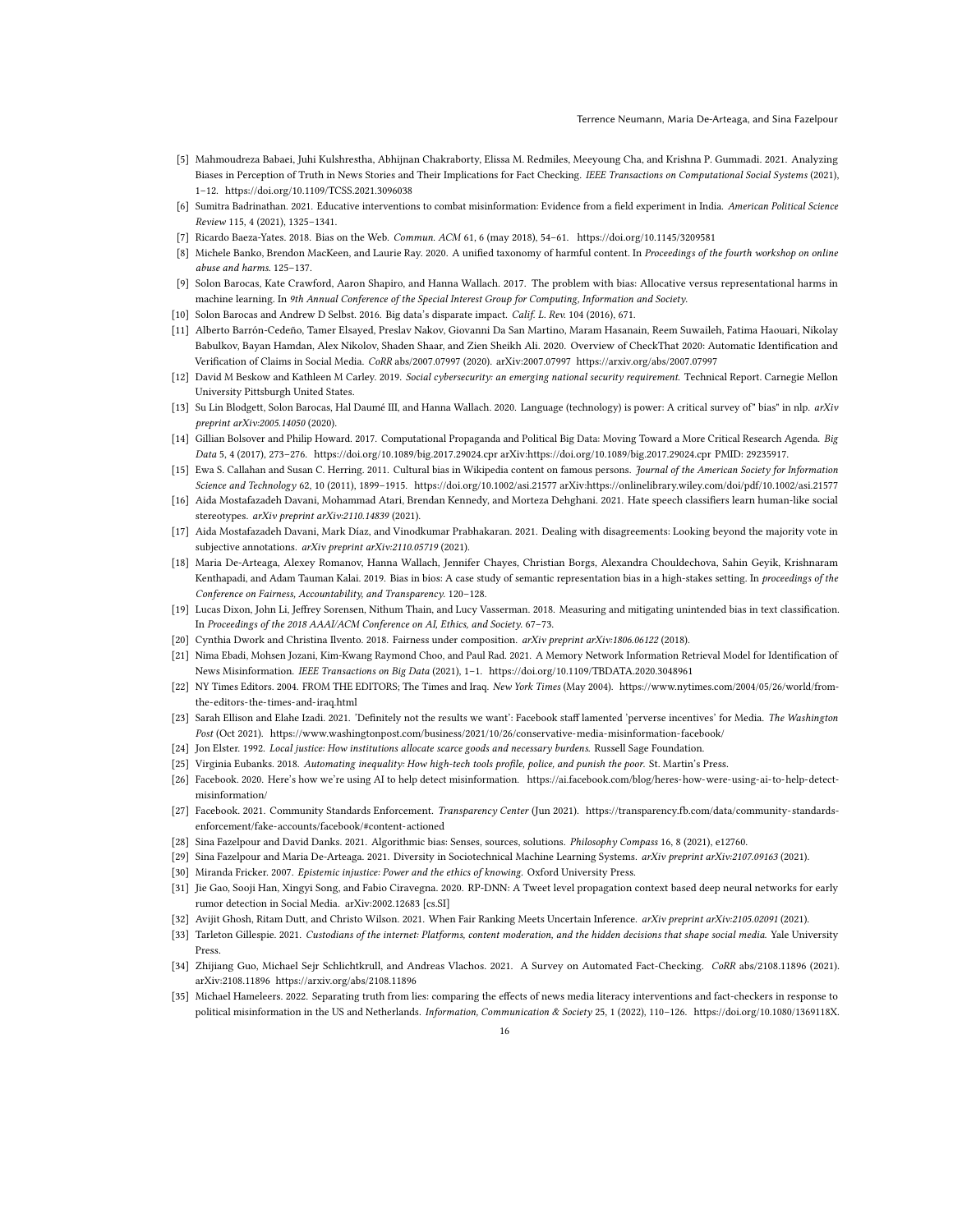[Justice in Misinformation Detection Systems](https://doi.org/10.1080/1369118X.2020.1764603)

[2020.1764603](https://doi.org/10.1080/1369118X.2020.1764603) arXiv[:https://doi.org/10.1080/1369118X.2020.1764603](https://arxiv.org/abs/https://doi.org/10.1080/1369118X.2020.1764603)

- <span id="page-16-28"></span>[36] Foad Hamidi, Morgan Klaus Scheuerman, and Stacy M. Branham. 2018. Gender recognition or gender reductionism? The social implications of embedded gender recognition systems. In CHI.
- <span id="page-16-23"></span>[37] Thomas Hanitzsch. 2019. Journalism studies still needs to fix Western bias. Journalism 20, 1 (2019), 214–217.<https://doi.org/10.1177/1464884918807353> arXiv[:https://doi.org/10.1177/1464884918807353](https://arxiv.org/abs/https://doi.org/10.1177/1464884918807353)
- <span id="page-16-19"></span>[38] Moritz Hardt, Eric Price, and Nati Srebro. 2016. Equality of opportunity in supervised learning. Advances in neural information processing systems 29 (2016), 3315–3323.
- <span id="page-16-13"></span>[39] Naeemul Hassan, Fatma Arslan, Chengkai Li, and Mark Tremayne. 2017. Toward Automated Fact-Checking: Detecting Check-Worthy Factual Claims by ClaimBuster (KDD '17). Association for Computing Machinery, New York, NY, USA, 1803–1812.<https://doi.org/10.1145/3097983.3098131>
- <span id="page-16-3"></span>[40] Deborah Hellman. 2021. Big Data and Compounding Injustice. Journal of Moral Philosophy, forthcoming, Virginia Public Law and Legal Theory Research Paper 2021-27 (2021).
- <span id="page-16-9"></span>[41] Ganesh Iyer, David Soberman, and J. Miguel Villas-Boas. 2005. The Targeting of Advertising. Marketing Science 24, 3 (2005), 461–476. [https:](https://doi.org/10.1287/mksc.1050.0117) [//doi.org/10.1287/mksc.1050.0117](https://doi.org/10.1287/mksc.1050.0117) arXiv[:https://doi.org/10.1287/mksc.1050.0117](https://arxiv.org/abs/https://doi.org/10.1287/mksc.1050.0117)
- <span id="page-16-20"></span>[42] Abigail Z Jacobs and Hanna Wallach. 2021. Measurement and fairness. In Proceedings of the 2021 ACM Conference on Fairness, Accountability, and Transparency. 375–385.
- <span id="page-16-10"></span>[43] Johannes Knoll. 2016. Advertising in social media: a review of empirical evidence. International Journal of Advertising 35, 2 (2016), 266–300. <https://doi.org/10.1080/02650487.2015.1021898> arXiv[:https://doi.org/10.1080/02650487.2015.1021898](https://arxiv.org/abs/https://doi.org/10.1080/02650487.2015.1021898)
- <span id="page-16-26"></span>[44] Timo Koch, Lena Frischlich, and Eva Lermer. 2021. The Effects of Warning Labels and Social Endorsement Cues on Credibility Perceptions of and Engagement Intentions with Fake News. (Jun 2021).<https://doi.org/10.31234/osf.io/fw3zq>
- <span id="page-16-14"></span>[45] Lev Konstantinovskiy, Oliver Price, Mevan Babakar, and Arkaitz Zubiaga. 2020. Towards Automated Factchecking: Developing an Annotation Schema and Benchmark for Consistent Automated Claim Detection. (2020). arXiv[:1809.08193](https://arxiv.org/abs/1809.08193) [cs.CL]
- <span id="page-16-24"></span>[46] Dilek Küçük and Fazli Can. 2020. Stance Detection: A Survey. ACM Comput. Surv. 53, 1. Article 12 (feb 2020), 37 pages.<https://doi.org/10.1145/3369026>
- <span id="page-16-7"></span>[47] Salla-Maaria Laaksonen, Jesse Haapoja, Teemu Kinnunen, Matti Nelimarkka, and Reeta Pöyhtäri. 2020. The datafication of hate: expectations and challenges in automated hate speech monitoring. Frontiers in big Data 3 (2020), 3.
- <span id="page-16-22"></span>[48] Duke Reporters' Lab. 2016. Fact-checking Organizations. (Oct 2016).<https://reporterslab.org/fact-checking/#>
- <span id="page-16-15"></span>[49] Nayeon Lee, Chien-Sheng Wu, and Pascale Fung. 2018. Improving Large-Scale Fact-Checking using Decomposable Attention Models and Lexical Tagging. (Oct.-Nov. 2018), 1133–1138.<https://doi.org/10.18653/v1/D18-1143>
- <span id="page-16-0"></span>[50] Rachel Lerman and Heather Kelly. 2020. Facebook says it labeled 180 million debunked posts ahead of the election. The Washington Post (Nov 2020). <https://www.washingtonpost.com/technology/2020/11/19/facebook-election-warning-labels/>
- <span id="page-16-6"></span>[51] Kosisochukwu Madukwe, Xiaoying Gao, and Bing Xue. 2020. In data we trust: A critical analysis of hate speech detection datasets. In Proceedings of the Fourth Workshop on Online Abuse and Harms. 150–161.
- <span id="page-16-21"></span>[52] Christopher Manning. 2008. Introduction to information retrieval. Cambridge University Press, New York.
- <span id="page-16-12"></span>[53] Nathalie Maréchal, Rebecca MacKinnon, and Jessica Dheere. 2020. Getting to the Source of Infodemics: It's the Business Model: A Report from Ranking Digital Rights. Technical Report. New America. 13–21 pages.<http://www.jstor.org/stable/resrep25417.5>
- <span id="page-16-1"></span>[54] Kay Mathiesen. 2015. Informational Justice: A Conceptual Framework for Social Justice in Library and Information Services. Library Trends 64, 2 (2015), 198–225.
- <span id="page-16-8"></span>[55] Spencer McKay and Chris Tenove. 2021. Disinformation as a Threat to Deliberative Democracy. Political Research Quarterly 74, 3 (2021), 703–717. <https://doi.org/10.1177/1065912920938143> arXiv[:https://doi.org/10.1177/1065912920938143](https://arxiv.org/abs/https://doi.org/10.1177/1065912920938143)
- <span id="page-16-16"></span>[56] P. Meesad. 2021. Thai Fake News Detection Based on Information Retrieval, Natural Language Processing and Machine Learning. SN COMPUT. SCI 2, 425 (2021).<https://doi.org/10.1007/s42979-021-00775-6>
- <span id="page-16-5"></span>[57] Margaret Mitchell, Dylan Baker, Nyalleng Moorosi, Emily Denton, Ben Hutchinson, Alex Hanna, Timnit Gebru, and Jamie Morgenstern. 2020. Diversity and inclusion metrics in subset selection. In Proceedings of the AAAI/ACM Conference on AI, Ethics, and Society. 117–123.
- <span id="page-16-2"></span>[58] Shira Mitchell, Eric Potash, Solon Barocas, Alexander D'Amour, and Kristian Lum. 2021. Algorithmic fairness: Choices, assumptions, and definitions. Annual Review of Statistics and Its Application 8 (2021), 141–163.
- <span id="page-16-27"></span>[59] Patricia Moravec, Randall Minas, and Alan R Dennis. 2018. Fake news on social media: People believe what they want to believe when it makes no sense at all. Kelley School of Business Research Paper 18-87 (2018).
- <span id="page-16-17"></span>[60] Moin Nadeem, Wei Fang, Brian Xu, Mitra Mohtarami, and James R. Glass. 2019. FAKTA: An Automatic End-to-End Fact Checking System. CoRR abs/1906.04164 (2019). arXiv:1906.04164<http://arxiv.org/abs/1906.04164>
- <span id="page-16-11"></span>[61] Anthony Nadler, Matthew Crain, and Joan Donovan. 2018. Weaponizing the digital influence machine. Data & Society (2018).
- <span id="page-16-4"></span>[62] Ziad Obermeyer, Brian Powers, Christine Vogeli, and Sendhil Mullainathan. 2019. Dissecting racial bias in an algorithm used to manage the health of populations. Science 366, 6464 (2019), 447–453.
- <span id="page-16-18"></span>[63] Julio C. S. Reis, André Correia, Fabrício Murai, Adriano Veloso, and Fabrício Benevenuto. 2019. Supervised Learning for Fake News Detection. IEEE Intelligent Systems 34, 2 (2019), 76–81.<https://doi.org/10.1109/MIS.2019.2899143>
- <span id="page-16-25"></span>[64] Elyse Samuels. 2020. Analysis | how misinformation on WhatsApp led to a mob killing in India. The Washington Post (Feb 2020). [https:](https://www.washingtonpost.com/politics/2020/02/21/how-misinformation-whatsapp-led-deathly-mob-lynching-india/) [//www.washingtonpost.com/politics/2020/02/21/how-misinformation-whatsapp-led-deathly-mob-lynching-india/](https://www.washingtonpost.com/politics/2020/02/21/how-misinformation-whatsapp-led-deathly-mob-lynching-india/)